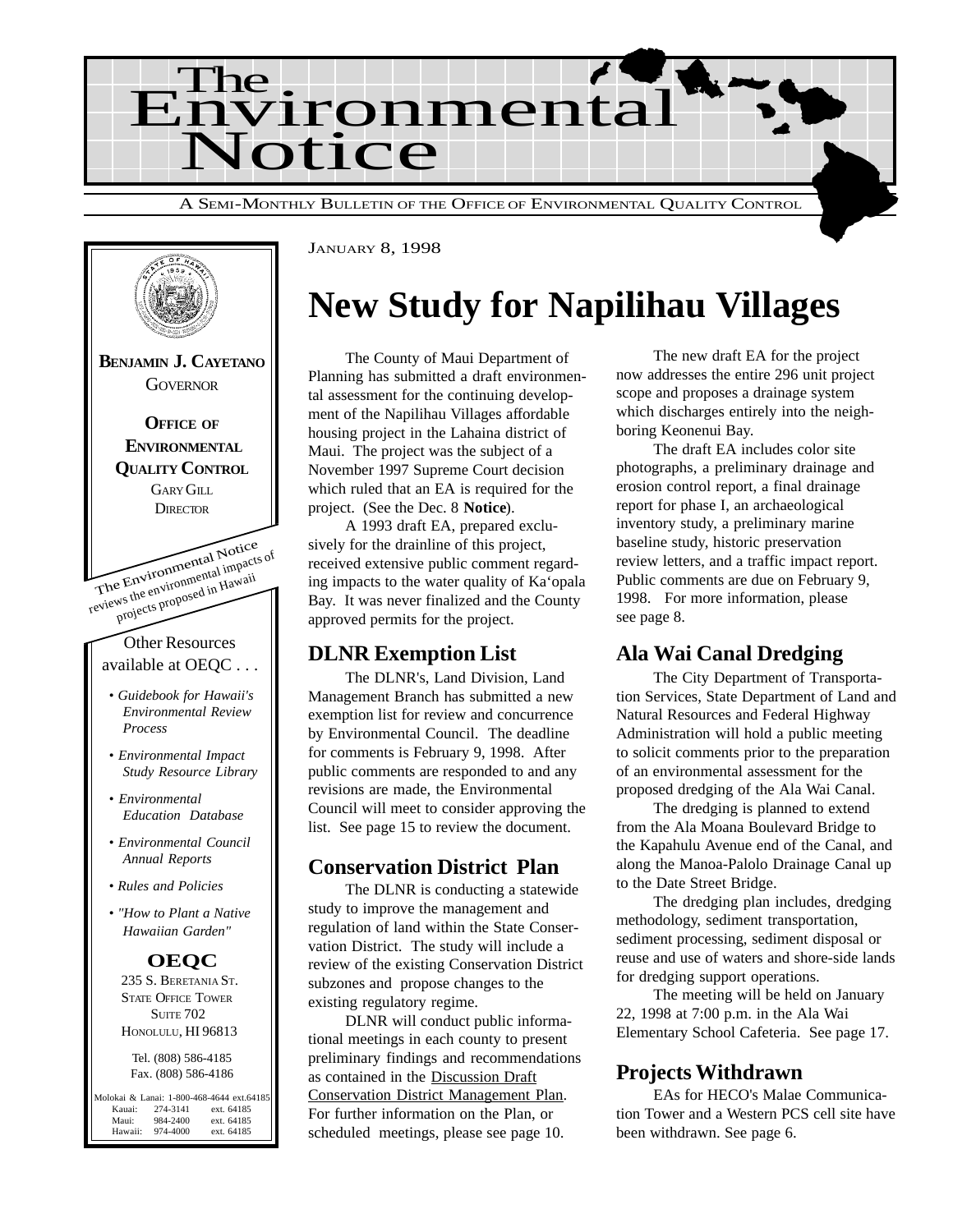# Table of Contents

JANUARY 8, 1998

## **Special Notices**

| Conservation District Management Plan Discussion Draft - Notice of     |
|------------------------------------------------------------------------|
|                                                                        |
| NOTICE OF PUBLIC MEETING AND INTENT TO PREPARE AN                      |
| ENVIRONMENTAL ASSESSMENT (EA) FOR ALA WAI CANAL                        |
|                                                                        |
| <b>A.</b> Oahu Notices                                                 |
|                                                                        |
| <b>Draft Environmental Assessments</b>                                 |
|                                                                        |
| <b>Findings of No Significant Impact (FONSI)</b>                       |
| (2) Honouliuli Water Reclamation Facility and Demonstration Project. 4 |
| (3) Waiawa Correctional Facility Improvements  4                       |
|                                                                        |
| <b>National Environmental Policy Act (NEPA) Draft EA</b>               |
| (5) Punchbowl Crater Rim Stabilization, Punchbowl Cemetery 6           |
|                                                                        |
| Heco Malae Communications Station Tower Facility  6                    |
|                                                                        |
|                                                                        |
| • Maui Notices                                                         |

## **Draft Environmental Assessments**

| Di ulv Lill i li villivlivul i loovoolitivliv |  |
|-----------------------------------------------|--|
|                                               |  |
|                                               |  |

## 6 **Hawaii Notices**

#### **Findings of No Significant Impact** [\(1\) Kahaluu Beach Resort Condominium ............................................9](#page-8-0)

## 7 **Kauai Notices**

| <b>Draft Environmental Assessments</b>   |  |
|------------------------------------------|--|
|                                          |  |
| <b>Findings of No Significant Impact</b> |  |
|                                          |  |
|                                          |  |

### **Shoreline Notices**

## **Pollution Control Permits**

## **Environmental Council Notices**

### **Federal Notices**

| Johnston Atoll Chemical Agent Disposal System (JACADS)  18         |  |
|--------------------------------------------------------------------|--|
| Final Rule on Geological and Geophysical Explorations of the Outer |  |
|                                                                    |  |

### **Letters of Notice**

|--|--|--|

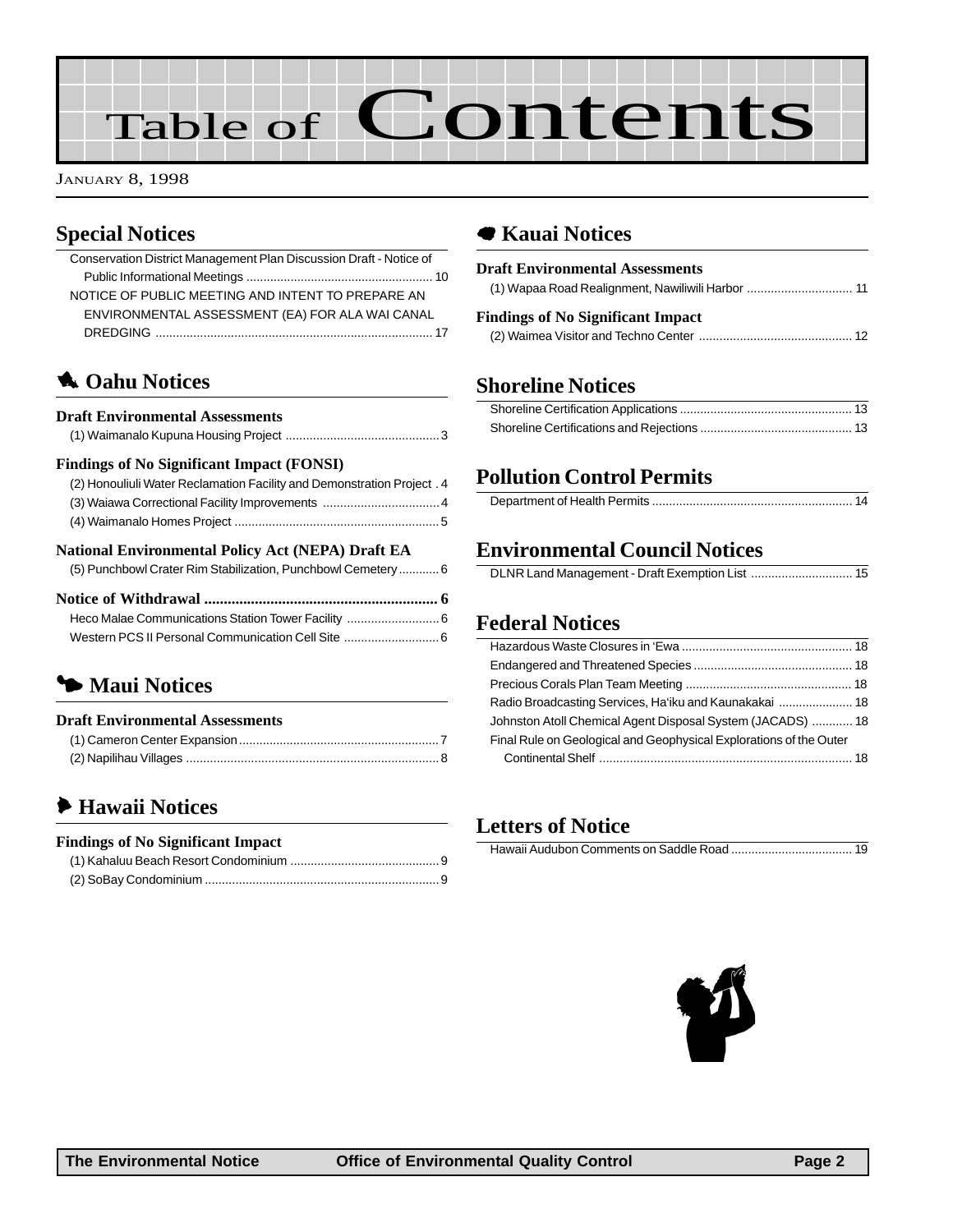JANUARY8, 1998

## <span id="page-2-0"></span>**Draft Environmental Assessments**

## 1 **(1) Waimanalo Kupuna Housing Project**

| District:             | Koolaupoko                               |
|-----------------------|------------------------------------------|
| TMK:                  | 4-1-19:32                                |
| Applicant:            | Office of Hawaiian Affairs               |
|                       | 711 Kapiolani Blvd., Suite 500           |
|                       | Honolulu, Hawaii 96813                   |
|                       | Contact: Stephen Morse (594-1905)        |
|                       | and                                      |
|                       | Department of Hawaiian Home Lands        |
|                       | P.O. Box 1879                            |
|                       | Honolulu, Hawaii 96805                   |
|                       | Contact: Ben Wong (586-3823)             |
|                       | <b>Approving Agency/Accepting</b>        |
| <b>Authority:</b>     | Department of Hawaiian Home Lands        |
|                       | P.O. Box 1879                            |
|                       | Honolulu, Hawaii 96805                   |
|                       | Contact: Ben Wong (586-3823)             |
| <b>Consultant:</b>    | <b>PBR Hawaii</b>                        |
|                       | Pacific Tower, Suite 650                 |
|                       | 1001 Bishop Street                       |
|                       | Honolulu, Hawaii 96813                   |
|                       | Contact: Yukie Ohashi (521-5631)         |
| <b>Public Comment</b> |                                          |
| <b>Deadline:</b>      | February 9, 1998                         |
| Status:               | DEA First Notice pending public comment. |
|                       | Address comments to the applicant with   |
|                       | copies to the consultant and OEQC.       |

**Permits Required**: NPDES, Sewer hookup

The Waimanalo Kupuna Housing Project is designed to accommodate the growing needs of the aging Hawaiian population -- to provide a residential environment for independent living with staff and services available on-site. The Master Plan for the project includes 83 kupuna apartment units, a new Community Center building which will include a Manager's residence, administrative offices, kitchen and library. In addition, the Master Plan envisions a 10,000 square feet Commercial Center. The Commercial Center is in a central location in the Waimanalo community along Kalanianole Highway and is expected to generate income through lease rents to subsidize the operations of the kupuna housing.

The project is a collaboration between the Office of Hawaiian Affairs and the Department of Hawaiian Home Lands. OHA is serving as the Developer. The Kupuna Housing will occupy approximately 5.14 acres (of the 7.29 acre site) and will be accessed from Ilauhole Street through Nakini Street from Kalanianaole Highway. It consists of 13 buildings with six to eight apartment units per building and a Community Center.

 $2 \frac{1}{2}$  **1** 

 $\frac{1}{5}$   $\frac{1}{4}$ 

**3**

The affordable rental housing will be made available to eligible Hawaiian kupuna who are currently on the DHHL list or residing in the homestead area but wish to relocate to be in a complex designed for elderly living. Secondly, OHA will also provide rental opportunity to part-Hawaiians, and finally, to the elderly within the general public, to fill any vacant apartments.

The municipal wastewater treatment capability of the Waimanalo Sewer Treatment Plant (STP) is at capacity. Consequently, the City Department of Wastewater Management has allowed hook-up of 51 units (e.g., 50 kupuna, one Manager's) of the 84 total units. Consequently, discussions are presently underway with the State Department of Health for the development of an on-site temporary sewer system consisting of a septic tank and leeching field for the remainder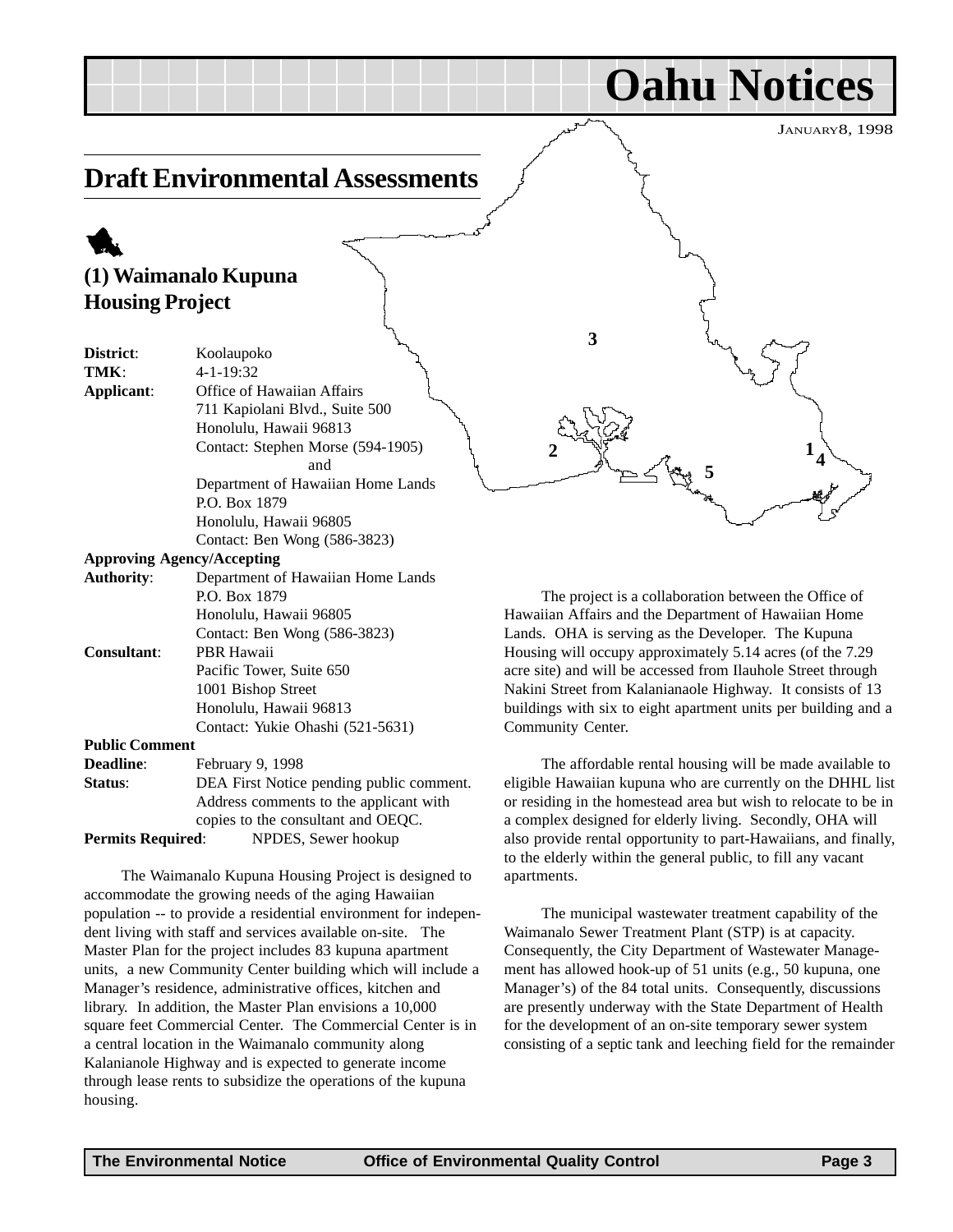#### <span id="page-3-0"></span>JANUARY 8, 1998

of the project (including the additional 33 units and commercial development) in order to build out the Master Plan. The septic system is intended to be temporary until the Waimanalo STP is upgraded in the future.

The project it is scheduled to commence in Spring 1998; completion is scheduled for Fall 1998. Estimated development cost for the Waimanalo Kupuna project is \$6.2 million.

## **Findings of No Significant Impact (FONSI)**



### **(2) Honouliuli Water Reclamation Facility and Demonstration Project**

| District:                         | Ewa                                   |
|-----------------------------------|---------------------------------------|
| TMK:                              | 9-1-13:7 and 9-1-69:4                 |
| Applicant:                        | City and County of Honolulu           |
|                                   | Department of Wastewater Management   |
|                                   | 650 South King Street                 |
|                                   | Honolulu, Hawaii 96813                |
|                                   | Contact: Robert Miyasaki (527-5159)   |
| <b>Approving Agency/Accepting</b> |                                       |
| <b>Authority:</b>                 | City and County of Honolulu           |
|                                   | Department of Wastewater Management   |
|                                   | 650 South King Street                 |
|                                   | Honolulu, Hawaii 96813                |
|                                   | Contact: Robert Miyasaki (527-5159)   |
| Consultant:                       | Engineering Concepts, Inc.            |
|                                   | 250 Ward Avenue, Suite 206            |
|                                   | Honolulu, Hawaii 96814                |
|                                   | Contact: Kenneth Ishizaki (591-8820)  |
| <b>Public Challenge</b>           |                                       |
| <b>Deadline:</b>                  | February 9, 1998                      |
| Status:                           | FEA/FONSI issued, project may proceed |
| <b>Permits Required:</b>          | NPDES (DOH), Water Use Permit,        |
|                                   | Grading Permit                        |
|                                   |                                       |

The City and County of Honolulu Department of Wastewater Management has proposed development of a water reclamation facility and pilot-scale aquifer recharge demonstration project at the Honouliuli Wastewater Treatment Plant (WWTP) in Ewa.

The proposed water reclamation facility will treat up to 13 MGD of secondary effluent to the R-1 level for nonpotable water use. The initial phase will be designed to treat up to 6.5 MGD with expansion capabilities up to 13 MGD. Components of the water reclamation facility include construction of an influent pump station, contact filtration system, ultraviolet light (UV) disinfection system, effluent pump station and chemical storage building.

The proposed demonstration project will function independently of the proposed water reclamation facility, to produce and utilize up to 3 MGD of disinfected secondary effluent for nonpotable water for use within the WWTP and recharge of the caprock aquifer. System components will include a temporary influent pump station, temporary hypochlorination disinfection system, temporary conveyance and connection to the existing in-plant nonpotable water system, pilot-scale recharge trench system, and groundwater monitoring facilities. The groundwater monitoring program will assess the impact of the demonstration project on the underlying caprock aquifer and nearshore waters.

Construction of the project is estimated to cost \$11.9 million. Construction of the first phase of the water reclamation facility (up to 6.5 MGD) is anticipated to begin in January 1998 and require 15 months for completion. Construction of the demonstration project is anticipated to begin in February 1998 and require five months for completion. Construction activities will not proceed until the appropriate permits and approvals are obtained.



### **(3) Waiawa Correctional Facility Improvements**

| <b>District:</b> | Ewa                                       |
|------------------|-------------------------------------------|
| TMK:             | $9 - 6 - 5:11$                            |
| Applicant:       | Department of Accounting and General      |
|                  | <b>Services</b>                           |
|                  | Division of Public Works, Project Manage- |
|                  | ment Branch                               |
|                  | P.O. Box 119                              |
|                  | Honolulu, Hawaii 96810-0119               |
|                  | Contact: Eric Nishimoto (586-0468)        |
|                  |                                           |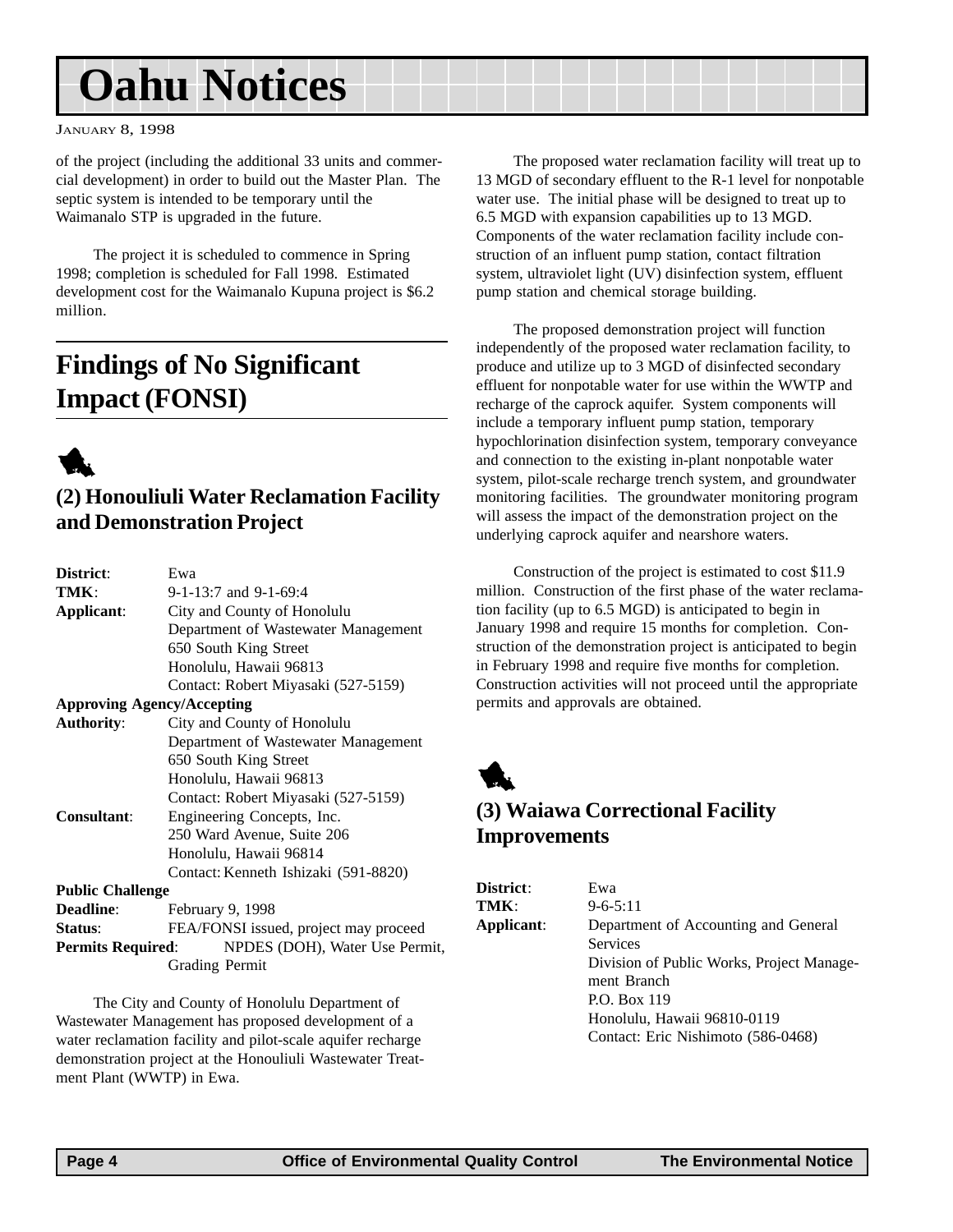JANUARY 8, 1998

#### <span id="page-4-0"></span>**Approving Agency/Accepting**

| <b>Authority:</b>       | Department of Accounting and General      |
|-------------------------|-------------------------------------------|
|                         | <b>Services</b>                           |
|                         | Division of Public Works, Project Manage- |
|                         | ment Branch                               |
|                         | P.O. Box 119                              |
|                         | Honolulu, Hawaii 96810-0119               |
|                         | Contact: Eric Nishimoto (586-0468)        |
| <b>Consultant:</b>      | Wilson Okamoto & Associates, Inc.         |
|                         | 1907 South Beretania Street, Suite 400    |
|                         | Honolulu, Hawaii 96826                    |
|                         | Contact: Earl Matsukawa (946-2277)        |
| <b>Public Challenge</b> |                                           |
| <b>Deadline:</b>        | February 9, 1998                          |
|                         |                                           |

**Status:** FEA/FONSI issued, project may proceed

The State of Hawaii Department of Accounting and General Services (DAGS) proposes to build a 200-bed KASHBOX Drug Rehabilitation Program Compound at the Department of Public Safety's (PSD) minimum-security Waiawa Correctional Facility (WCF) at Waiawa, Oahu, Hawaii. KASHBOX stands for Knowledge, Attitude, Skills, Habits, Behaviors, Opinion and X -The Unknown Factors. In addition, DAGS has determined that various facilities constructed by the State at WCF since 1985, after the State acquired the property and converted it from a military reservation to a correctional facility, were not assessed and reviewed pursuant to Chapter 343, HRS. Interim infrastructure improvements currently under construction were also not assessed and reviewed. Therefore, the environmental assessment encompasses three general components: facilities constructed since 1985, which are assessed after-the-fact; the interim infrastructure improvements, some of which are currently under construction; and, the proposed 200-bed KASHBOX Program Compound.

The WCF currently houses approximately 280 minimum-security inmates in former Army barracks and as well as two temporary tent structures. By the time that the 200-bed KASHBOX Compound is scheduled to be occupied in January of 1999, the maximum population at WCF will be 334. This will be achieved as inmates are relocated, released or absorbed into the KASHBOX program to be housed in the 200-bed addition. The remaining 134 inmates in the general population will occupy the existing facilities.

No significant environmental and social impacts have resulted from the construction and operation of various improvements at the Waiawa Correctional Facility since 1985. Likewise, no significant impacts are anticipated from on-going and proposed construction activities and future operation of the expanded facility.



### **(4) Waimanalo Homes Project**

| District:                                         | Koolaupoko                             |  |
|---------------------------------------------------|----------------------------------------|--|
| TMK:                                              | 4-1-22:100; 4-1-23:50-64; 4-1-28:5-22, |  |
|                                                   | 107-122                                |  |
| Applicant:                                        | Department of Human Services           |  |
|                                                   | Hawaii Housing Authority               |  |
|                                                   | 1002 North School Street               |  |
|                                                   | Honolulu, Hawaii 96817                 |  |
|                                                   | Contact: Wayne Nakamoto (832-5920)     |  |
| <b>Approving Agency/Accepting</b>                 |                                        |  |
| <b>Authority:</b><br>Department of Human Services |                                        |  |
|                                                   | Hawaii Housing Authority               |  |
|                                                   | 1002 North School Street               |  |
|                                                   | Honolulu, Hawaii 96817                 |  |
|                                                   | Contact: Wayne Nakamoto (832-5920)     |  |
| <b>Public Challenge</b>                           |                                        |  |
| <b>Deadline:</b>                                  | February 9, 1998                       |  |
| <b>Status:</b>                                    | FEA/FONSI issued, project may proceed  |  |

Waimanalo Homes is a low income public housing project on approximately 7.385 acres of State lands in the Waimanalo area of the Koolaupoko District, Oahu, Hawaii off of Kalanianole Highway on Humuniki Street. The Hawaii Housing Authority proposes to demolish the existing public housing project on this site and to reconstruct 50 new units in a single family configuration.

The parcel is currently zoned R-5 and the State land use zoning is urban. Existing water, sewer, trash, schools, and police and fire protection will continue to serve this project.

Funding for this project is being provided by the U.S. Department of Housing and Urban Development's Comprehensive Grant Program. This project will encompass several construction phases. Anticipated completion of this project is in the next two federal fiscal years.

No rare, threatened, or endangered species of flora or fauna are known to exist on this site. The proposed action will not destroy any natural or cultural resources and will not involve a substantial degradation of environmental quality.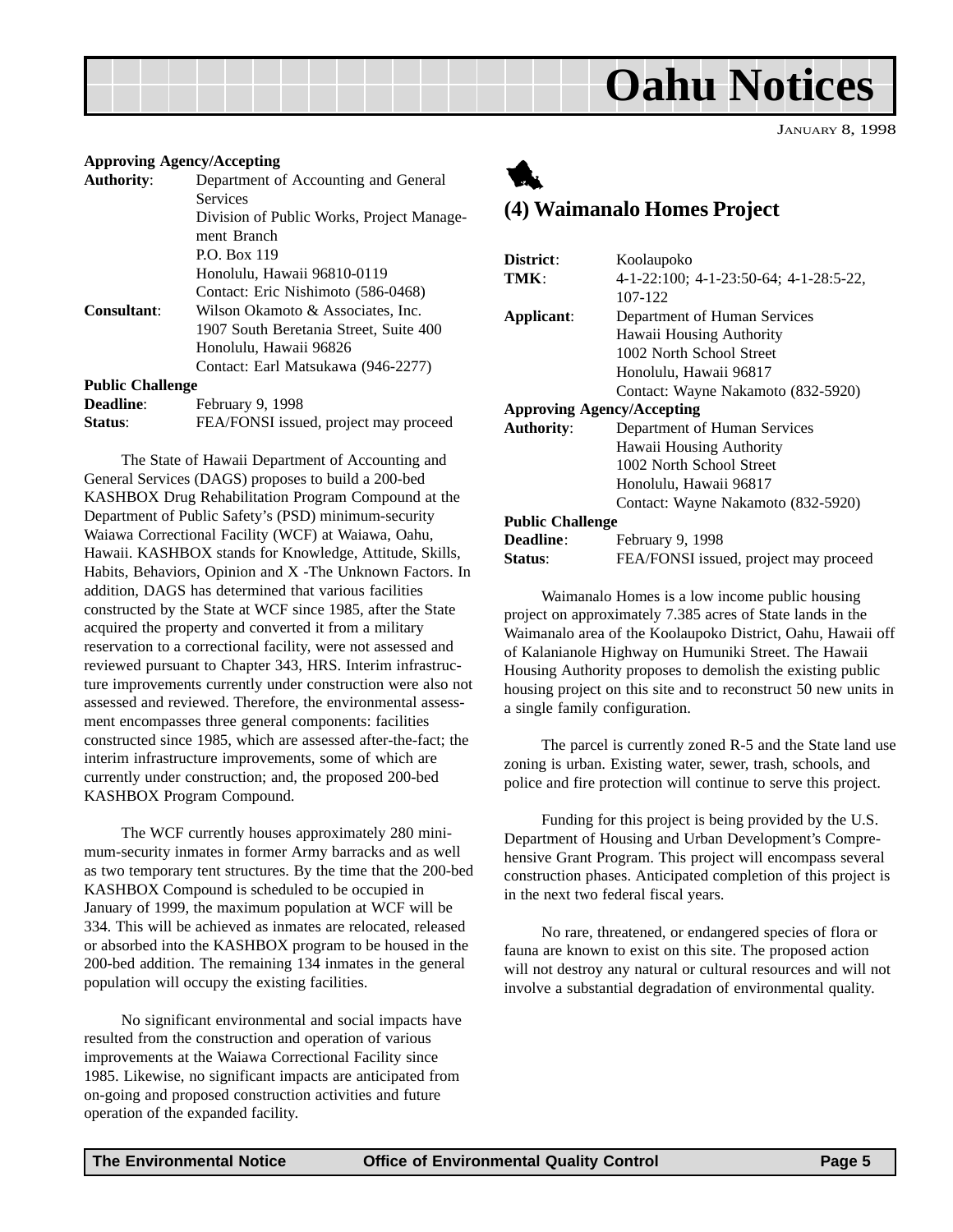<span id="page-5-0"></span>JANUARY 8, 1998

## **National Environmental Policy Act (NEPA) (Draft EA)**

## 1

## **(5) Punchbowl Crater Rim Stabilization, Punchbowl Cemetery**

| District:                                                | Honolulu                                 |  |  |
|----------------------------------------------------------|------------------------------------------|--|--|
| TMK:                                                     | $2 - 2 - 5:2$                            |  |  |
| Applicant:                                               | U.S. Department of Veterans Affairs      |  |  |
|                                                          | National Cemetery System, Technical      |  |  |
|                                                          | <b>Suport Service</b>                    |  |  |
|                                                          | Architectural & Engineering Division     |  |  |
|                                                          | (40181)                                  |  |  |
|                                                          | 810 Vermont Ave, Washington D.C. 20420   |  |  |
|                                                          | Contact: Dennis Gerdovich (202-565-5906) |  |  |
| <b>Approving Agency/Accepting</b>                        |                                          |  |  |
| <b>Authority:</b><br>U.S. Department of Veterans Affairs |                                          |  |  |
|                                                          | National Cemetery System, Technical      |  |  |
|                                                          | <b>Suport Service</b>                    |  |  |
|                                                          | Architectural & Engineering Division     |  |  |
|                                                          | (40181)                                  |  |  |
|                                                          | 810 Vermont Ave, Washington D.C. 20420   |  |  |
|                                                          | Contact: Dennis Gerdovich (202-565-5906) |  |  |
| Consultant:                                              | Woodward-Clyde Federal Services          |  |  |
|                                                          | 1144 Tenth Avenue, Suite 200             |  |  |
|                                                          | Honolulu, Hawaii 96816-2497              |  |  |
|                                                          | Contact: James K.P. Kwong (737-5300)     |  |  |
| <b>Public Comment</b>                                    |                                          |  |  |
| <b>Deadline:</b>                                         | February 7, 1998                         |  |  |
| Status:                                                  | <b>NEPA Draft EA</b>                     |  |  |

This Draft Environmental Assessment for Crater Rim Stabilization at the National Memorial Cemetery of the Pacific, Punchbowl Crater, Oahu is being performed by Woodward-Clyde under contract with the Department of Veterans Affairs. Punchbowl Crater is the property of, and construction funds will be appropriated by, the Federal government. The construction project is expected to take place in 1998, and cost \$1.2 million. A Finding of No Significant Impact is expected, and an Environmental Impact Statement is not required.

The first progressive slope failure area to be stabilized is a section of the crater rim, approximately 700 feet long, at the southeastern portion of Burial Areas I and MB. Surface instability consisting of sloughing, erosion, and localized settlement were observed here. It is proposed that a 20-foot high, terraced and landscaped, reinforced earth retaining wall be constructed. The constructed wall would provide longterm slope protection, minimize potential disturbance to the burial sites, and reduce long-term maintenance efforts.

The second area to be stabilized is along the west side of Cemetery Drive from the cemetery entrance to the lookout area. Rock falls have occurred here. It is proposed that a rock fall barrier be constructed at selected areas along the base of the rock slope. The near-vertical slope behind the water tank and pump house should be protected by shotcrete. Raveling or rock fall debris from areas above the rock cut would continue unless the rock surface is protected.

In addition, it is proposed that a five-foot wide, approximately 1,400-foot long, asphalt concrete walkway be constructed, along the east side of Cemetery Drive from the cemetery entrance to the lookout area. Seven trees along the driveway would be removed and replaced. A prefabricated pedestrian bridge deck with a gate would be constructed at the existing cemetery entrance gate.

## **Notice of Withdrawal**

## **Malae Communications Station Tower**

HECO has withdrawn its Draft EA for the Malae Communications Station Tower Facility in Kaneohe (published in the November 23 **Notice**). HECO says it is deferring the project for about one year due to a recent reprioritization of all its construction projects.

### **Western PCS II Communication Cell Site**

Western PCS II Personal Communication Cell Site draft EA has been declared exempt and withdrawn by the Department of Land Utilization. It was published in the July 23, 1996 **Environmental Notice**.

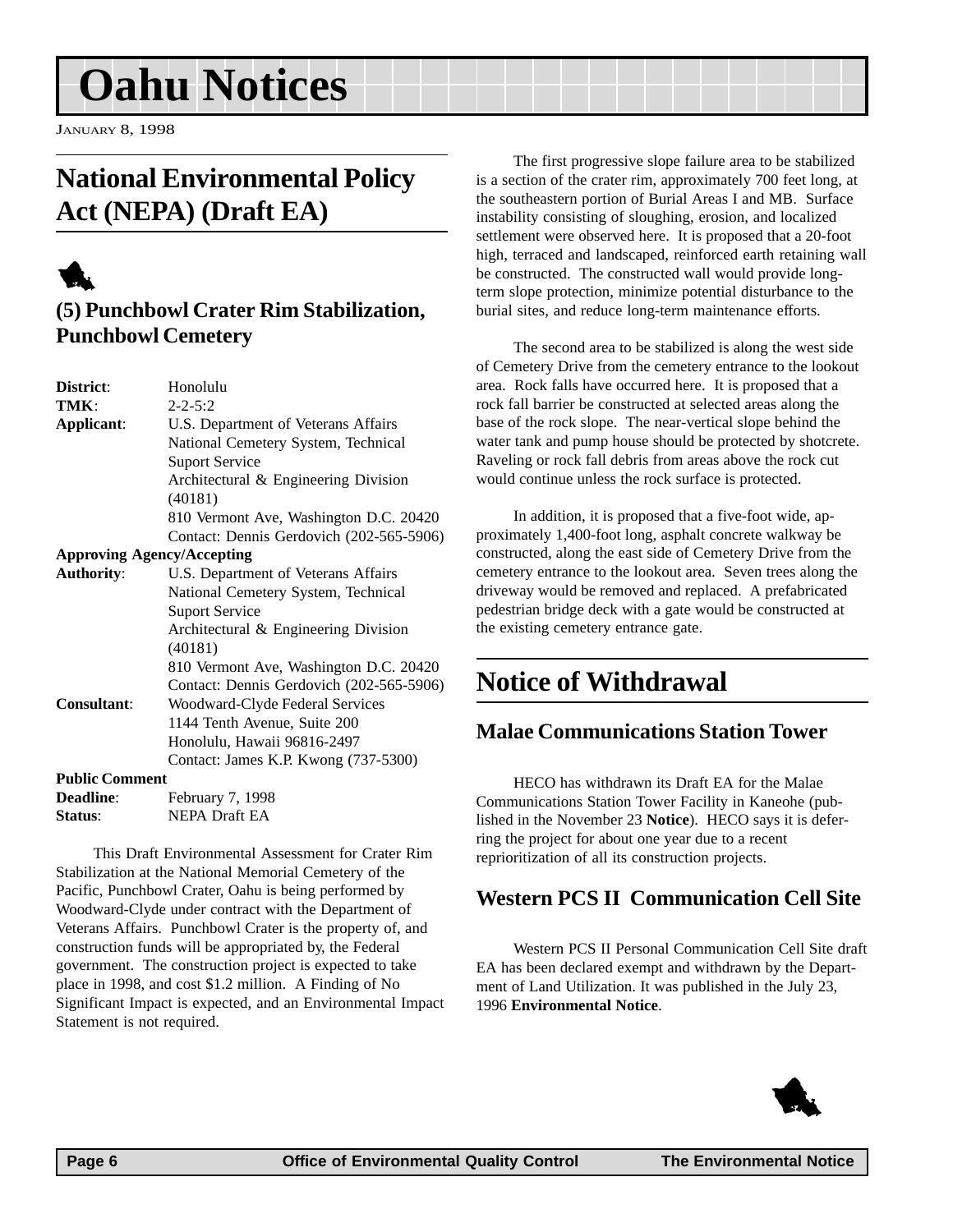## **Maui Notices**

JANUARY8, 1998

<span id="page-6-0"></span>

The Cameron Center provides comprehensive health, community, and cultural services to the general public, as well as individuals with physical, mental, social, and educational handicaps.

In addition to establishing consistency with the underlying Public/Quasi-Public Community Plan designation, an application for a Change in Zoning will be filed for both the Cameron Center and expansion area parcels.

The master-planned improvements which are proposed to be developed on the Center's 3.7-acre expansion area include an approximately 6,000 square foot child care center and the approximately 19,000 square foot MEO Family Center. The Family Center site will occupy about 1.2 acres of the expansion area, while the child care center will be developed on the remaining 2.5-acre portion of the site.

The single-story, 6,000 square foot child care center is anticipated to provide child care services for about 40 infants, toddlers, and pre-school children, while the one- and twostory, 19,000 square foot MEO Family Center will include administrative and counseling offices, as well as library, meeting, conference, and children's playroom facilities.

Construction of the MEO Family Center is targeted to begin by the summer of 1998, with completion estimated by mid-1999. Preliminarily, construction of the child care center is estimated to commence during the year 2000, with completion anticipated about six (6) to eight (8) months later.

## **Public Comment**

| <b>Deadline:</b> | February 9, 1998 |  |
|------------------|------------------|--|
|                  |                  |  |

**Consultant**: Munekiyo & Arakawa

**Status**: DEA First Notice pending public comment. Address comments to the applicant with copies to the approving agency or accepting authority, the consultant and OEQC.

305 High Street, Suite 104 Wailuku, Hawaii 96793

Contact: Audrey Rocha-Reed (244-5546)

Contact: Michael Munekiyo (244-2015)

**Permits Required:** Special use, zoning change, grading, building permits

The J. Walter Cameron Center is proposing to expand their facilities by implementing master-planned improvements on a 3.7 acre parcel in Wailuku, Maui, Hawaii, identified by TMK 3-8-46:27. The expansion area is primarily vegetated with kiawe and koa haole and adjoins the existing 5.0 acre Cameron Center parcel (TMK 3-8- 46:15). The proposed improvements include a child-care center and a Family Center for Maui Economic Opportunity, Inc. (MEO). Access to the Cameron Center is provided by Mahalani Street, a two-lane County roadway. The Cameron Center leases the subject parcels from the County of Maui.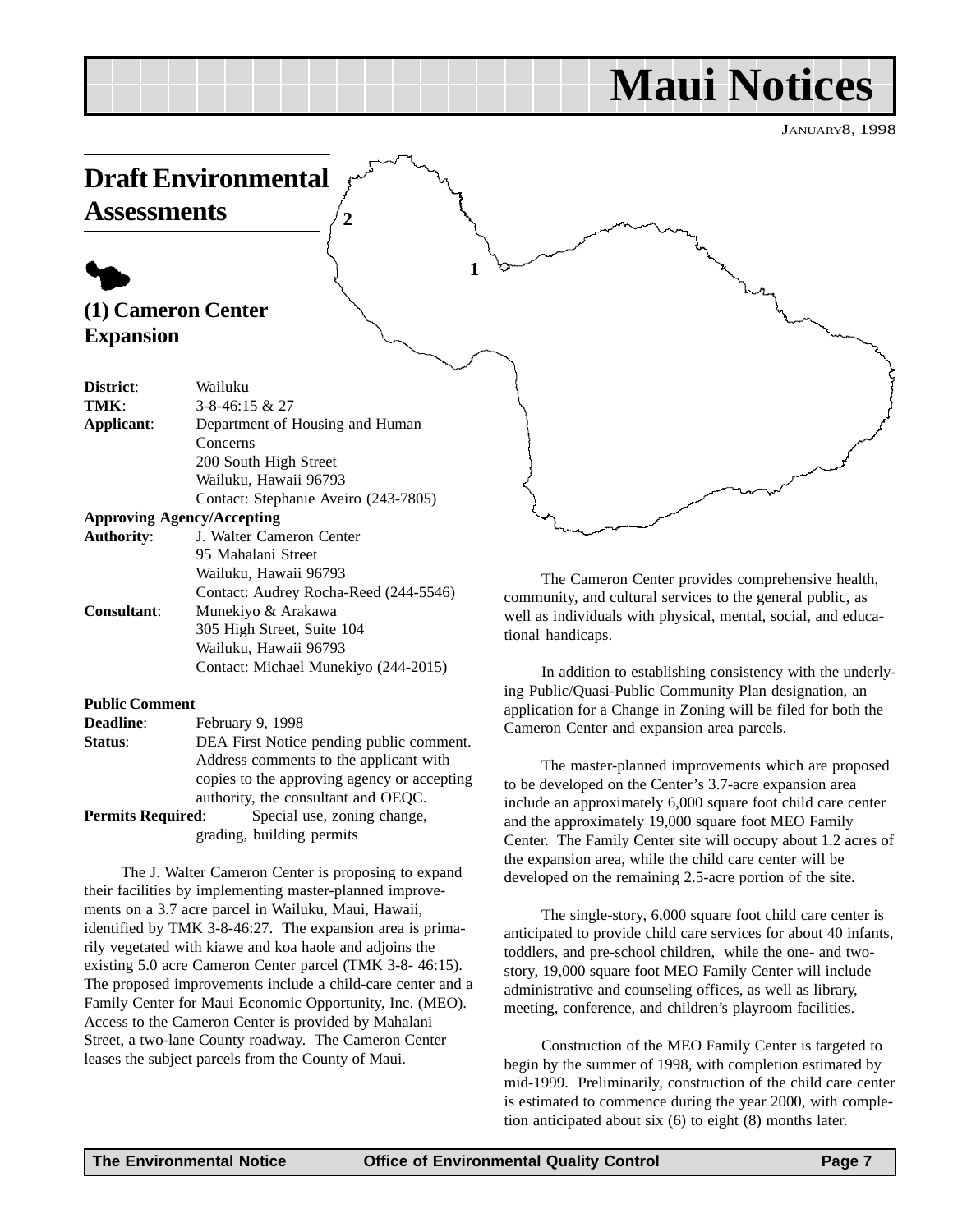## <span id="page-7-0"></span>**Maui Notices**

JANUARY 8, 1998



### **(2) Napilihau Villages**

| District:                         | Lahaina                                     |  |  |
|-----------------------------------|---------------------------------------------|--|--|
| TMK:                              | 4-3-3:108, 110, 122, 123                    |  |  |
| Applicant:                        | Napilihau Villages Joint Venture            |  |  |
|                                   | 900 Fort Street, Suite 1560                 |  |  |
|                                   | Honolulu, Hawaii 96813                      |  |  |
|                                   | Contact: Kimo Lee (524-4065)                |  |  |
| <b>Approving Agency/Accepting</b> |                                             |  |  |
| <b>Authority:</b>                 | Maui Planning Commission                    |  |  |
|                                   | 250 S. High Street                          |  |  |
|                                   | Wailuku, Hawaii 96793                       |  |  |
| <b>Consultant:</b>                | Munekiyo & Arakawa                          |  |  |
|                                   | 305 High Street, Suite 104                  |  |  |
|                                   | Wailuku, Hawaii 96793                       |  |  |
|                                   | Contact: Michael Munekiyo (244-2015)        |  |  |
| <b>Public Comment</b>             |                                             |  |  |
| <b>Deadline:</b>                  | February 9, 1998                            |  |  |
| Status:                           | DEA First Notice pending public comment.    |  |  |
|                                   | Address comments to the applicant with      |  |  |
|                                   | copies to the approving agency or accepting |  |  |
|                                   | authority, the consultant and OEQC.         |  |  |
|                                   |                                             |  |  |

**Permits Required**: NPDES, SMA, Grading

The Napilihau Villages Joint Venture is in the process of developing the 296-unit Napilihau Villages project located at Napili, Maui, Hawaii. Identified as TMK 4-3-3:108, 110, 122, and 123, the subject property encompasses an area of approximately 17 acres. To date, 64 of the 296 apartment units have been completed as part of the project's Phase I development. Phase I improvements which have been substantially completed include eight (8) townhouse buildings, offstreet parking, landscaping, and offsite drainage improvements, including the installation of a 36-inch drainline within the Napilihau Street right-of-way, a 6-ft. by 4.5 ft. box culvert within the Lower Honoapiilani Highway right-of-way, and an upstream 5.5 million gallon detention basin. Construction on a ninth Phase I building has also been initiated, with approximately 60 percent of the work completed.

Subsequent development phases will include 80 units in Phase II; 60 units in Phase III; and 80 units in Phase IV. Completion of all four (4) phases is projected for the year 2000.

On November 5, 1997, the Supreme Court of the State of Hawaii ruled that an environmental assessment, prepared and processed in accordance with Chapter 343, Hawaii Revised Statutes, is required for the project.

In addressing the Supreme Court's ruling, this environmental document has been prepared to cover the entire 296 unit project scope.

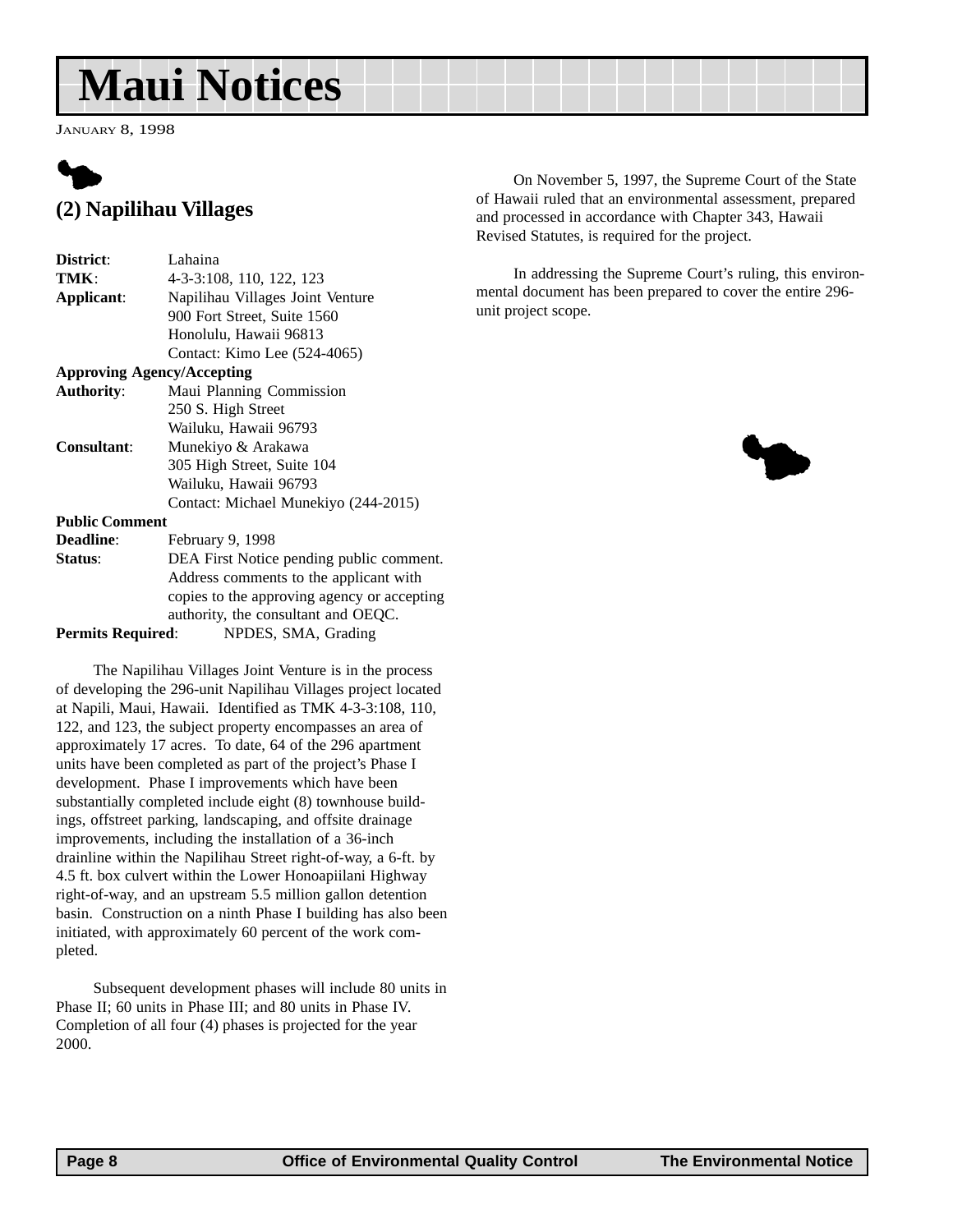## **Hawaii Notices**

JANUARY 8, 1998

## <span id="page-8-0"></span>**Findings of No Significant Impact**

## $\blacktriangleright$ **(1) Kahaluu Beach Resort Condominium**

| District:               | North Kona                            |
|-------------------------|---------------------------------------|
| TMK:                    | 7-8-14:86 & 87                        |
| Applicant:              | Kahaluu Beach Partnership             |
|                         | 78-6980 Kaluna Street, #13            |
|                         | Kailua-Kona, HI 96740                 |
|                         | Contact: Scott Church (322-4132)      |
|                         | <b>Approving Agency/Accepting</b>     |
| <b>Authority:</b>       | County of Hawaii, Planning Department |
|                         | 25 Aupuni Street                      |
|                         | Hilo, Hawaii 96720                    |
|                         | Contact: Daryn Arai (961-8288)        |
| <b>Consultant:</b>      | Robert Nespor (322-0000)              |
|                         | P.O. Box 9003                         |
|                         | Kailua-Kona, HI 96745                 |
| <b>Public Challenge</b> |                                       |
| Deadline:               | February 9, 1998                      |
| Status:                 | FEA/FONSI issued, project may proceed |
| <b>Permits:</b>         | Grading, SMA Use Permit               |

Kahaluu Beach Partnership, a Hawaii General Partnership, is seeking to develop a Multi-Family Resort Condominium Project on land owned by the Partnership in the Kahaluu Historic District, Kailua-Kona, Makolea Subdivision, Lots 1 and 2, at Kahaluu, North Kona, Hawaii.

The 33,966 square foot project site is located at the southeast corner of Alii Drive and Makolea Street intersection, across the street (mauka) from Kahaluu Beach Park (Open Zone Designation-0). The Keauhou Beach Hotel and the Kona Lagoon Hotel are located across Alii Drive and to the south of subject property, along with numerous condominium and the Kona Coast timeshare condominium further south.

Kahaluu Beach Partnership proposes to construct a 3 story building, approximately 37 feet high, consisting of approximately 27 one-bedroom dwelling units, and related uses. Landscaping, consisting of lawn areas, indigenous plants and canopy trees will be provised over approximately 33% of the project site.



The applicant will construct necessary off-site improvements such as County standard curbs, gutters, and sidewalks as well as placing existing overhead electrical lines underground along Makolea Street fronting the property.

The project site has been previously disturbed. Consequently, no adverse environmental impacts are anticipated as a result of the project. Furthermore, the proposed uses are consistent with the Urban State Land Use designation and resort-zoned district.

## $\blacktriangleright$ **(2) SoBay Condominium**

**District**: North Kona **TMK**: 7-5-18:20 **Applicant**: SoBay Hawaii, Inc. c/o Ala Kai Realty 688 Kinoole Street, Suite 102 Hilo, Hawaii 96720 Contact: Yukio Takeya (935-3378)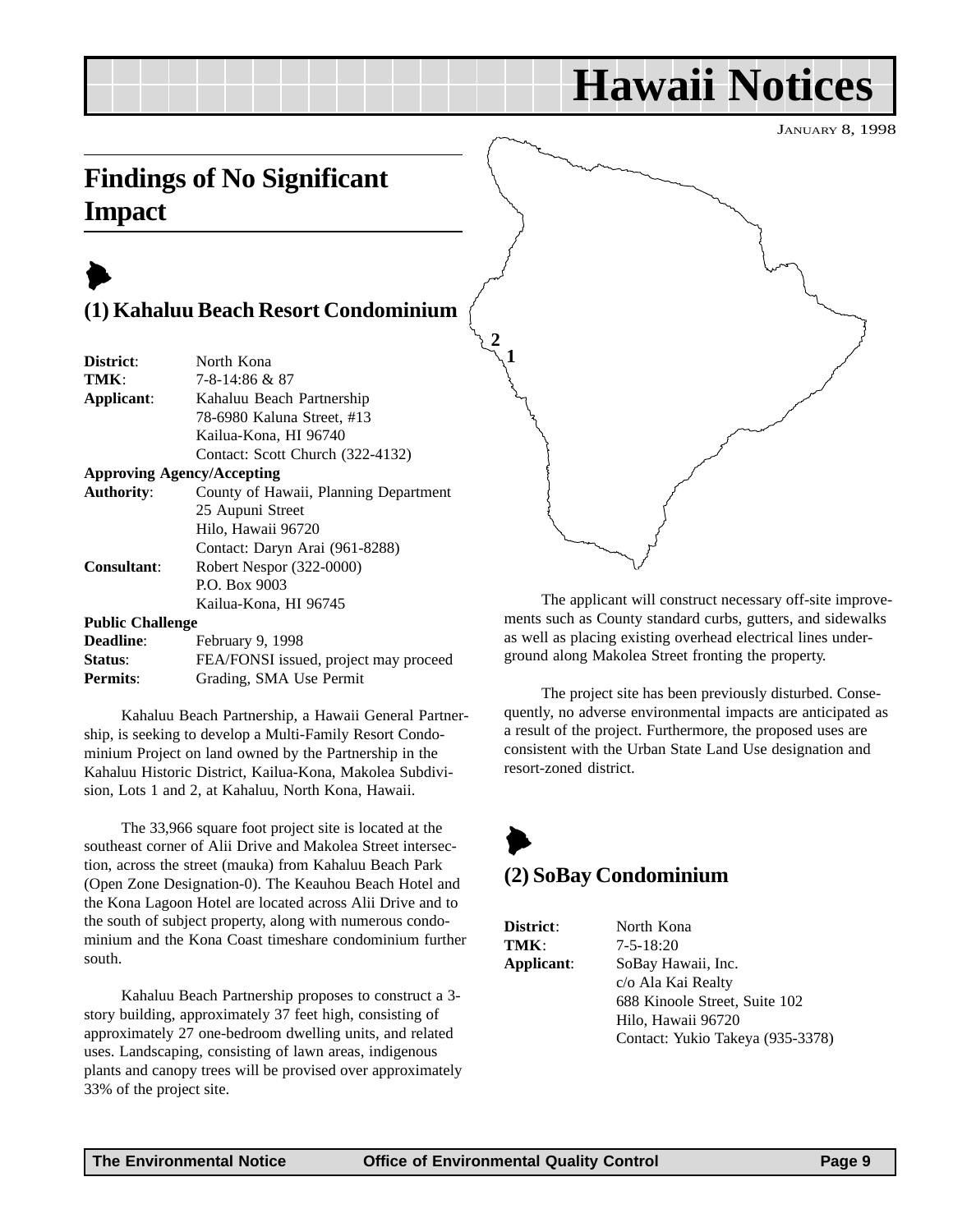## **Hawaii Notices**

JANUARY 8, 1998

#### **Approving Agency/Accepting**

**Authority**: County of Hawaii Planning Department 25 Aupuni Street Hilo, Hawaii 96720 Contact: Susan Gagorik or Alice Kawaha (961-8288) **Consultant**: Roy Takemoto Land Use Consultant (959- 0189) P.O. Box 10217 Hilo, Hawaii 96721 **Public Challenge**

| <b>Deadline:</b> | February 9, 1998                      |
|------------------|---------------------------------------|
| Status:          | FEA/FONSI issued, project may proceed |

SoBay Hawaii, Inc., a Hawaii corporation, proposes to construct a 21-unit 4-story oceanfront residential condominium on a site located along Alii Drive between Kailua-Kona and Keauhou. Currently, the approximately 0.68 acre site has two vacant single-story structures that would be demolished. The project requires a Shoreline Setback Variance and Special Management Area (SMA) Use Permit. Proposed activities within the shoreline setback area have been amended and include landscaping (with sand berms), filling a man-made cement-lined pool and repair of an existing seawall. A previously proposed driveway has been relocated outside the shoreline setback area and the two lanais and roof eaves that were projecting into the shoreline setback area were deleted. Instead of a 10' wide public access, a conservation easement will be created over the southern portion of the site fronting the sandy beach and offered for dedication to the County of Hawaii. The existing seawall fronting this conservation easement will be temporarily repaired and dismantled after completion of construction to enable the natural littoral processes to prevail in this area.



### **Conservation District Management Plan Discussion Draft - Notice of Public Informational Meetings**

The Department of Land and Natural Resources is conducting a comprehensive statewide study to improve the management and regulation of land use occurring within the State Conservation District. Specific objectives include review of the existing Conservation District subzones and formulation of proposed changes to the existing regulatory regime, based on a natural resource inventory. As part of the review process, the DLNR will be conducting public information meetings in each county to present the consultant's preliminary findings and recommendations as contained in the Discussion Draft Conservation District Management Plan. Copies of the Discussion Draft Conservation District Management Plan will be available for public review at all State Libraries, and at the DLNR Land Division Offices in Honolulu, Kauai, Maui and Hawaii.

Individual copies of the Discussion Draft Conservation District Management Plan are available and may be ordered directly from Island Printing Center, 737 Bishop Street, Suite 149, Honolulu, Hawaii. The cost of a copy of the full report, with tables and maps for all islands, is \$22.68. Postage is extra. To order, telephone James Rogers, District Manager, at (808) 523-0902.

Written comments on the Discussion Draft Conservation District Management Plan will be accepted at the scheduled public information meetings, or can be mailed to the Department of Land and Natural Resources, Land Division, Planning Section, at 1151 Punchbowl Street, Room 220, Honolulu, Hawaii 96813. All written comments must be received by the DLNR by March 15, 1998.

All of the scheduled public information meetings will begin at 6:00 p.m. at the following dates and locations:

| Date:  | Thursday, January 22, 1998               |
|--------|------------------------------------------|
| Place: | Washington Intermediate School Cafeteria |
|        | Honolulu, Hawaii                         |
| Date:  | Tuesday, January 27, 1998                |
| Place: | Mitchell Pauole Center                   |
|        | Kaunakakai, Molokai                      |
| Date:  | Wednesday, January 28, 1998              |
| Place: | Maui Planning Department Hearing Room    |
|        | Wailuku, Maui                            |
| Date:  | Tuesday, February 3, 1998                |
| Place: | <b>State Office Building</b>             |
|        | Conference Rooms A, B, & C               |
|        | Hilo, Hawaii                             |
| Date:  | Wednesday, February 4, 1998              |
| Place: | Old Kona Airport State Park Pavilion     |
|        | Kailua-Kona, Hawaii                      |
| Date:  | Monday, February 9, 1998                 |
| Place: | <b>State Office Building</b>             |
|        | Conference Rooms A, B, & C               |
|        | Lihue, Kauai                             |

For further information on the Conservation District Management Plan, or the scheduled statewide public information meetings, please contact Edward E. Henry at (808) 587-0377.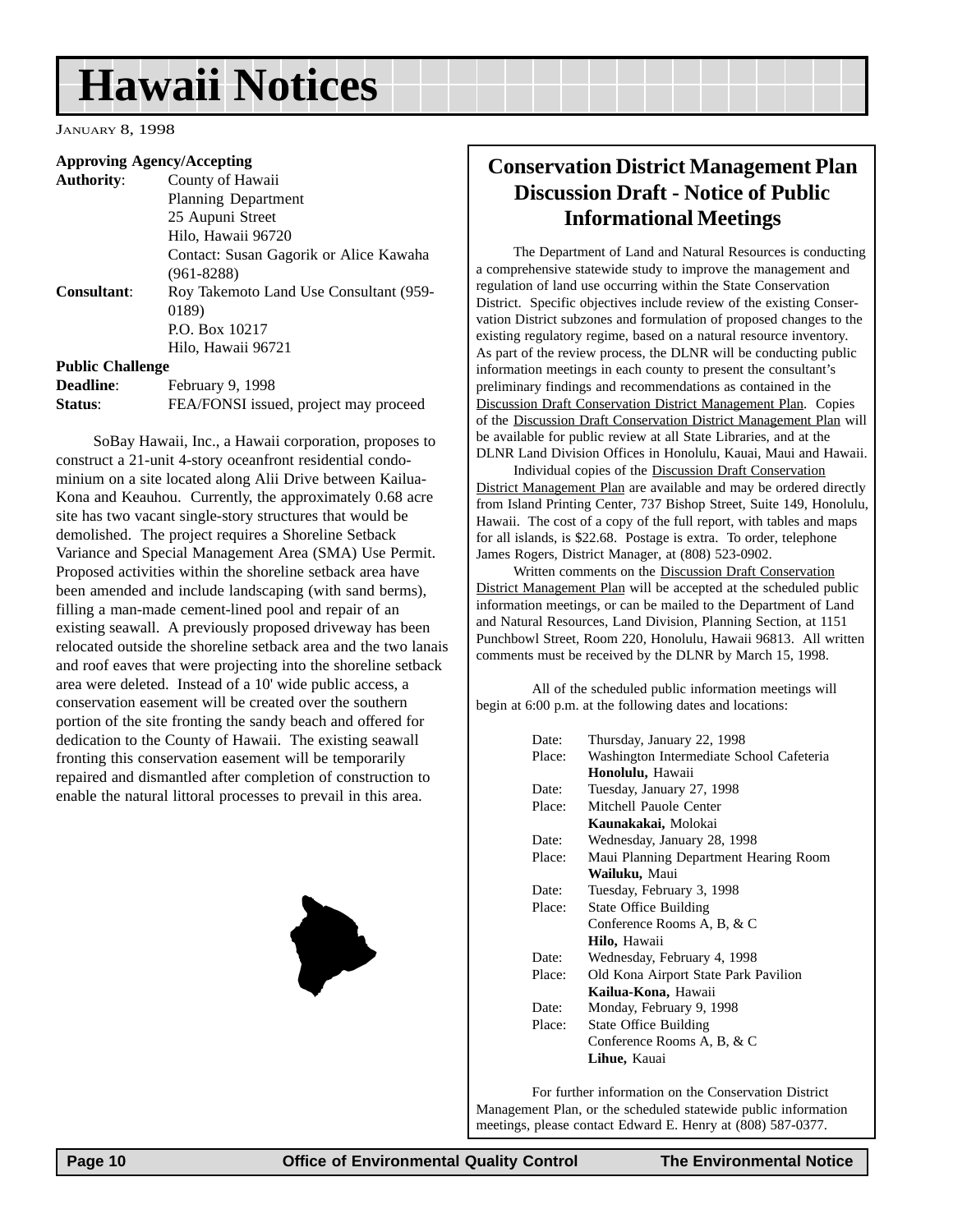## **Kauai Notices**

JANUARY 8, 1998

## <span id="page-10-0"></span>**Draft Environmental Assessments**

## $\bullet$ **(1) Wapaa Road Realignment, Nawiliwili Harbor**

| District:                | Lihue                                    |
|--------------------------|------------------------------------------|
| TMK:                     | $3 - 2 - 3$                              |
| Applicant:               | Department of Transportation, Harbors    |
|                          | Division                                 |
|                          | 79 S. Nimitz Highway                     |
|                          | Honolulu, Hawaii 96813                   |
|                          | Contact: Carter Luke (587-1959)          |
|                          | <b>Approving Agency/Accepting</b>        |
| <b>Authority:</b>        | Department of Transportation, Harbors    |
|                          | Division                                 |
|                          | 79 S. Nimitz Highway                     |
|                          | Honolulu, Hawaii 96813                   |
|                          | Contact: Carter Luke (587-1959)          |
| <b>Consultant:</b>       | Esaki Surveying and Mapping              |
|                          | 1610 Haleukana Street                    |
|                          | Lihue, Hawaii 96766                      |
|                          | Contact: Wayne Wada (246-0625)           |
| <b>Public Comment</b>    |                                          |
| <b>Deadline:</b>         | February 9, 1998                         |
| Status:                  | DEA First Notice pending public comment. |
|                          | Address comments to the applicant with   |
|                          | copies to the consultant and OEQC.       |
| <b>Permits Required:</b> | Special Management Area                  |

Waapa Road is the main interior road serving Nawiliwili Harbor, which is the central shipping port serving the island of Kauai. The proposed 500-foot realignment is located between the end of Pier 2 and the Honolulu Gas Company site adjacent to Pier 3. Proposed action is to straighten the bend in Waapa Road to meet the following design criteria: travel way of 24 feet, posted speed limit of 25 miles per hour, roadway centerline radius of 300 feet minimum, and sight distance of 200 feet minimum.

 $2 \frac{1}{2}$ 

The purpose of the Waapa Road realignment project is to make the road safer for all vehicles traveling through this section of Nawiliwili Harbor. Presently, many vehicles traveling on Waapa Road through this area exceed the posted speed limit of 15 miles per hour. Both large delivery trucks and passenger vehicles use the road shoulders to avoid potential accidents.

The proposed alignment requires cutting back the rock slope mauka of the existing Waapa Road by approximately 20 feet. Mechanical equipment will be used to remove approximately 2,600 cubic yards of rock. The project will also involve relocation of existing water, drain, phone, and electrical lines. An asphalt concrete surface will be installed along the realigned roadway.

Construction is expected to begin in the summer of 1998, lasting about six months. The estimated construction cost is approximately \$1,000,000, which will be jointly funded between the U.S. Department of Transportation, Federal Highways Administration and the State of Hawaii, Department of Transportation, Harbors Division. The project will require a Special Management Area (SMA) permit since a portion of the project is under the jurisdiction of the County of Kauai.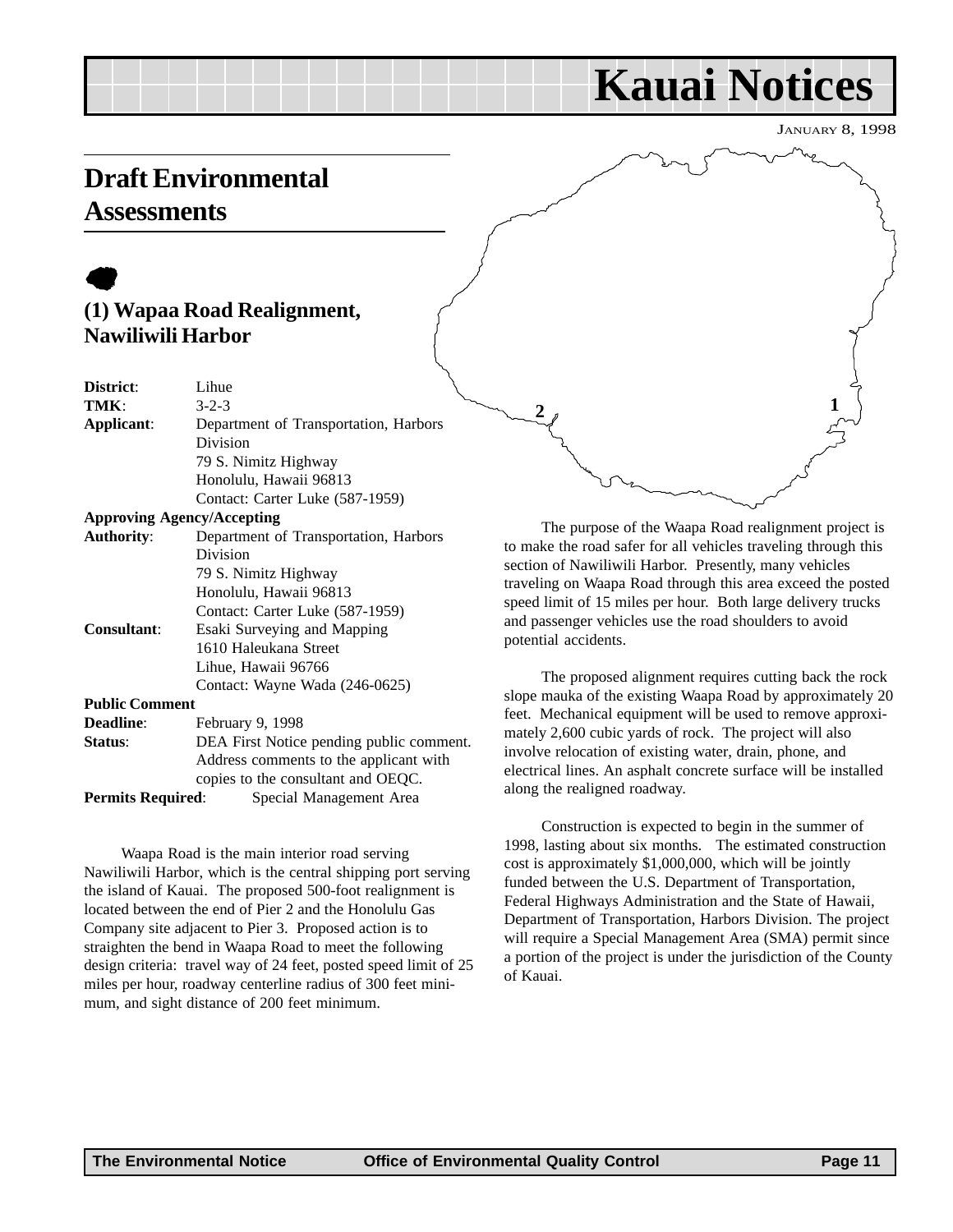## <span id="page-11-0"></span>**Kauai Notices**

JANUARY 8, 1998

## **Findings of No Significant Impact**

## $\bullet$

### **(2) Waimea Visitor and Techno Center**

| District:                            | Waimea                               |  |
|--------------------------------------|--------------------------------------|--|
| TMK:                                 | 1-6-08:por. 06                       |  |
| Applicant:                           | Kauai Economic Development Board     |  |
|                                      | 4334 Rice Street, Suite 204-B        |  |
|                                      | Lihue, Hawaii 96766                  |  |
|                                      | Contact: John Isobe (245-6692)       |  |
| <b>Approving Agency/Accepting</b>    |                                      |  |
| <b>Authority:</b><br>County of Kauai |                                      |  |
|                                      | Office of Economic Development       |  |
|                                      | 4280 Rice Street, Suite A            |  |
|                                      | Lihue, Hawaii 96766                  |  |
|                                      | Contact: Gerald Dela Cruz (241-6390) |  |
| <b>Consultant:</b>                   | Group 70 International, Inc.         |  |
|                                      | 925 Bethel Street, 5th Floor         |  |
|                                      | Honolulu, Hawaii 96813               |  |
|                                      | Contact: Mary O'Leary (523-5866)     |  |
| <b>Public Challenge</b>              |                                      |  |
|                                      |                                      |  |

| <b>Deadline:</b> | February 9, 1998                      |
|------------------|---------------------------------------|
| Status:          | FEA/FONSI issued, project may proceed |

The Kauai Economic Development Board (KEDB) proposes to develop a Waimea Visitor and Techno Center in an effort to stimulate the economy of West Kauai and Waimea. The 7,500 square foot single-story multi-purpose facility would serve as a regional orientation center for tourists and as a high technology office center. The project site is an approximately one acre portion of a 10 acre block, known as "Field 14" of the former Waimea Sugar Mill Company, located on the west edge of Waimea at the corner of Kaumualii Highway and Waimea Canyon Drive. The lot is owned by the Kikiaola Land Company which has agreed to lease the project site to the County of Kauai for fifty-five years with lease rent of one dollar per year for the first thirty years.

The project is funded by the U.S. Department of Commerce Economic Development Administration (EDA) grant which is being administered by the County of Kauai Office of Economic Development and sub-granted to the Kauai Economic Development Board, a private non-profit organization. The Waimea Visitor and Techno Center will serve as a catalyst for economic development and promotion of the West Kauai region's unique natural and technological resources.

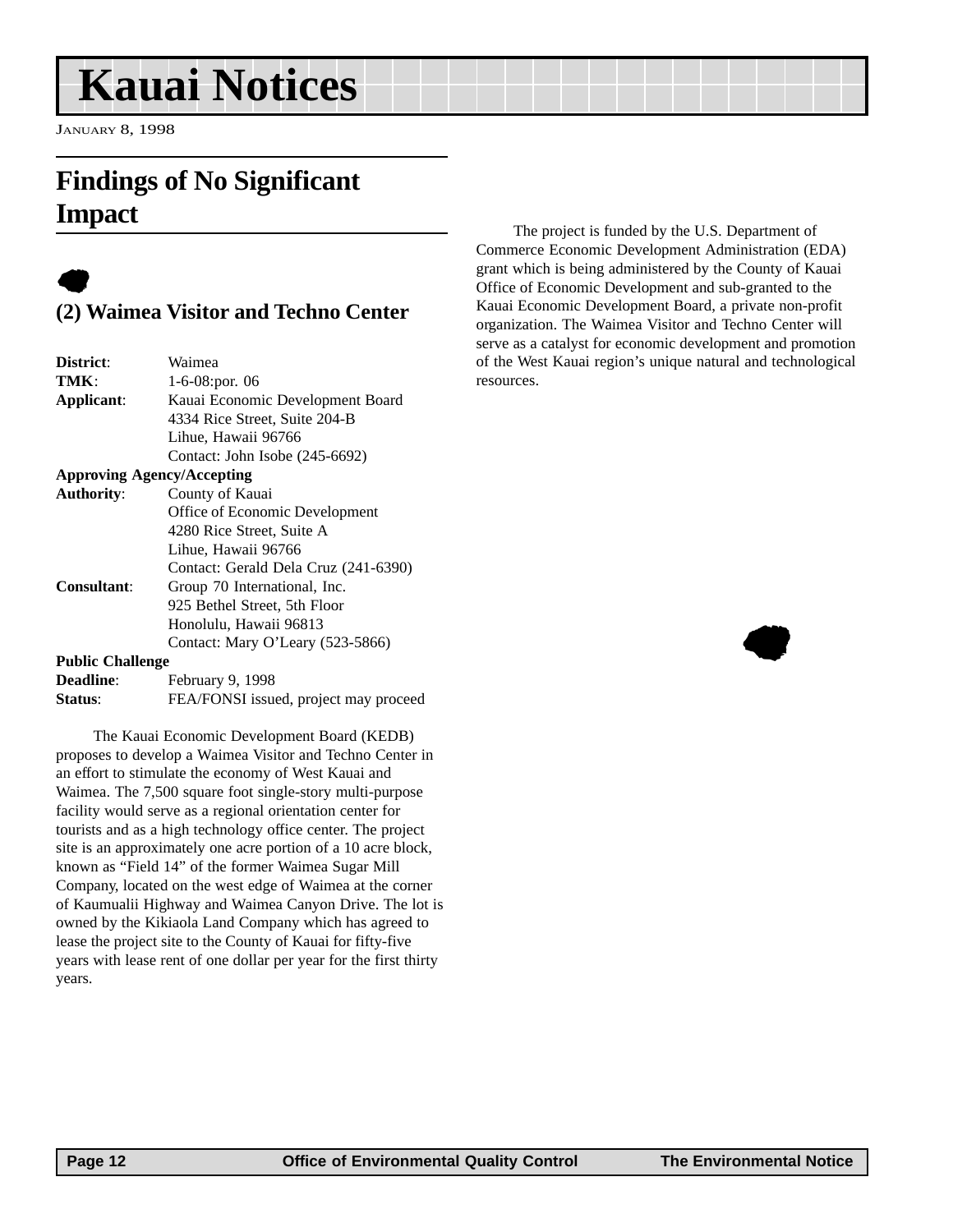## **Shoreline Notices**

JANUARY8, 1998

## **Shoreline Certification Applications**

Pursuant to §13-222-12, HAR the following shoreline certification applications are available for inspection at the DLNR District Land Offices on Kauai, Hawaii and Maui and at Room 220, 1151 Punchbowl St., Honolulu, Oahu (Tel: 587-0414). All comments shall be submitted in writing to the State Land Surveyor, 1151 Punchbowl Street, Room 210, Honolulu, HI 96813 and postmarked no later than fifteen (15) calendar days from the date of the public notice of the application.

| Case<br>N <sub>O</sub> | Date<br>Received | Location                                                                                                                                                                                            | Applicant                                                                                    | Tax Map Key           |
|------------------------|------------------|-----------------------------------------------------------------------------------------------------------------------------------------------------------------------------------------------------|----------------------------------------------------------------------------------------------|-----------------------|
| <b>HA-070</b>          | 12/23/97         | Por of Lot 1, being a Por of RP 7843, LCAw 7715,<br>Ap 10 to Lota Kamehameha, Kaupulehu, N. Kona,<br>Hawaii (Kailua-Kona, Hawaii)                                                                   | R.M. Towill Corporation for Kaupulehu<br>Developments                                        | 7-2-03:01             |
| HA-192                 | 12/22/97         | Lot 27, Vacation and Hawaii, F.P. 814, Kapoho,<br>Puna, Hawaii (Kapoho, Hawaii)                                                                                                                     | Toby Hazel for Toby Hazel                                                                    | 14-68:15              |
| KA-128                 | 12/17/97         | Lot 1, Ld Ct App 932 (Map 2) and Lot 1-A, Ld Ct<br>App 1578 (Map 2), Hanalei, Halelea, Kauai (5204)<br>Weke Road)                                                                                   | Kodani Associates, Inc. for Kikiaola<br>Land Company, Ltd & Peter and Mimi<br><b>Buckley</b> | $5-5-02:12 \&$<br>13  |
| MA-<br>017             | 12/26/97         | Por of RP 8213, LCAw 6715 to Hoomanawanui,<br>Keauhou, Honuaula, Makawao, (Wailea, Kihei), Maui<br>(Wailea, Maui)                                                                                   | Austin, Tsutsumi & Associates, Inc. for<br>Wailea Resort Company, Ltd.                       | $2 - 1 - 12:15$       |
| MA-<br>191             | 12/16/97         | Ld Ct App $4040$ (Map 1) and Lot B Being L.P. 8190,<br>LCAw 523 to Kekualaula and Lot C Being L.P. 8169,<br>LCAw 83 to Thomas Phillips, Kooka and Alio,<br>Lahaina, Maui (439 and 455 Front Street) | Akamai Land Surveying for Joseph<br>Fedele                                                   | $4-6-02:6, 21$<br>&22 |

### **Shoreline Certifications and Rejections**

Pursuant to §13-222-26, HAR the following shorelines have been certified or rejected by the DLNR. A person may appeal a certification or rejection to the BLNR, 1151 Punchbowl Street, Room 220, Honolulu, HI 96813, by requesting in writing a contested case hearing no later than twenty (20) calendar days from the date of public notice of certification or rejection.

| Case<br>No.  | Date<br>Cert/Rei           | Location                                                                                                                  | Applicant                                        | Tax Map<br>Key      |
|--------------|----------------------------|---------------------------------------------------------------------------------------------------------------------------|--------------------------------------------------|---------------------|
| OA-<br>643   | Certified<br>12/26/97      | Lots 76 & 77 of Pupukea-Paumalu Beach Lots, File<br>Plan 256, Pupukea, Koolauloa, Oahu (59-181E &<br>59-181F Ke Nui Road) | Hawaii Land Consultants for James<br>Kreytak     | 5-9-02:36 $&$<br>37 |
| OA-<br>652   | Certified<br>12/26/97      | Lot 1044, Ld Ct App 677, Kaneohe, Koolaupoko,<br>Oahu (608 Milokai Place)                                                 | Robert Sing for Canterbury<br>Enterprises, Inc.  | $4 - 4 - 39:6$      |
| $*KA$<br>073 | With-<br>drawn<br>12/26/97 | Lot 6, Moloaa Hui Lots, Kawaihau, Kauai, Hawaii<br>(3531 Moloaa Road)                                                     | Peter N. Taylor, Inc. for Emil E.<br>Mansat, Jr. | $4 - 9 - 14:15$     |
|              |                            | * [Certification previously published in the<br>November 8, 1997 Environmental Bulletin]                                  |                                                  |                     |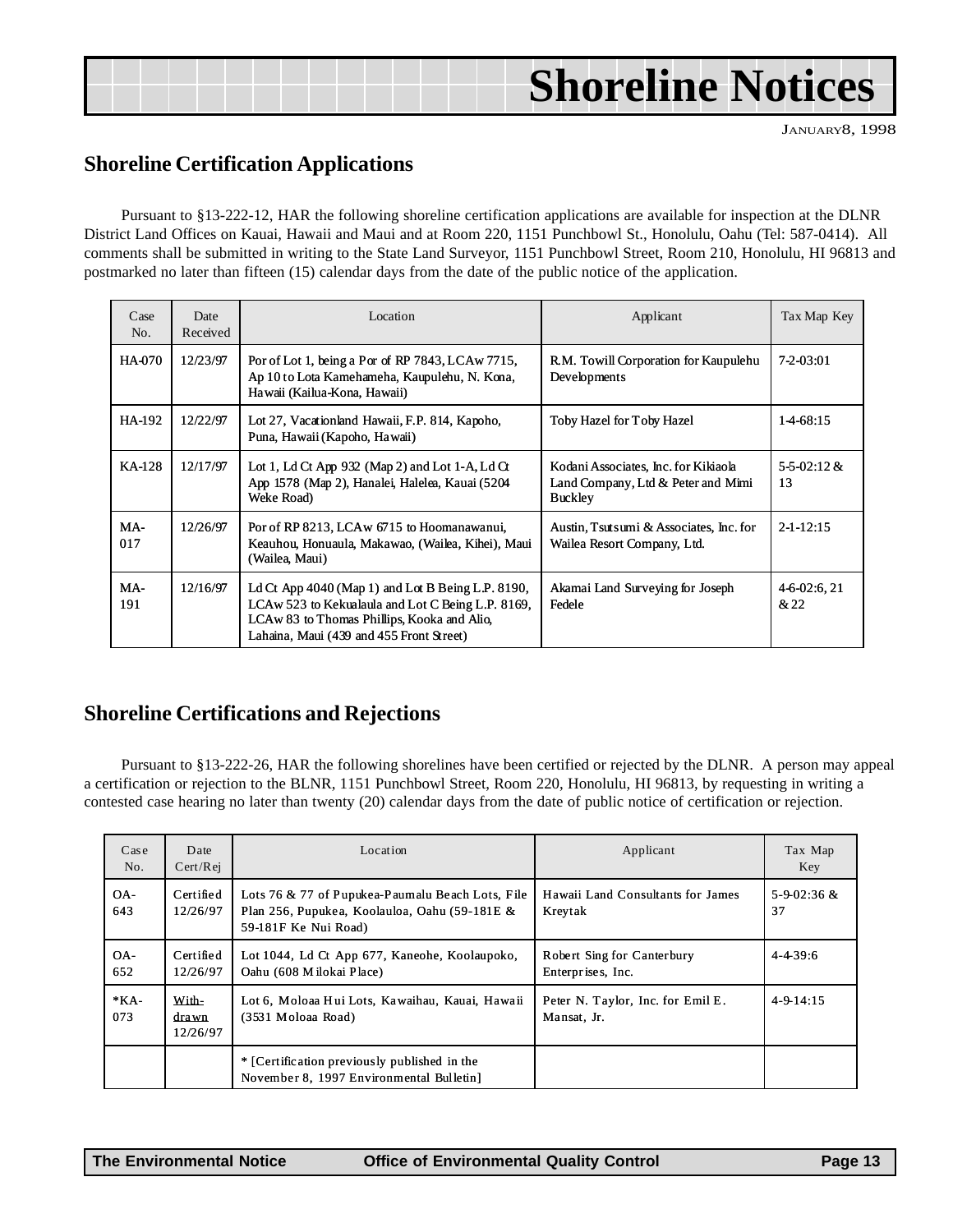## <span id="page-13-0"></span>**Pollution Control Permits**

JANUARY 8, 1998

### **Department of Health Permits**

The following is a list of some pollution control permits currently being reviewed by the State Department of Health. For more information about any of the listed permits, please contact the appropriate branch or office of the Environmental Management Division at 919 Ala Moana Boulevard, Honolulu.

| Branch $\&$<br>Permit Type                                             | Applicant &<br>Permit Number                       | Project Location                            | Pertinent<br>Dates                      | Proposed Use                                                         |
|------------------------------------------------------------------------|----------------------------------------------------|---------------------------------------------|-----------------------------------------|----------------------------------------------------------------------|
| Clean Water<br>Branch, 586-<br>4309, Water<br>Ouality<br>Certification | Norma Lei Chang<br>Noland, $\#$ 97-CW-<br>$WOC-12$ | Edward Y. Chang<br>Estate, Wailuku,<br>Maui | Comments<br>Due:<br>January<br>15, 1998 | Stream<br>Diversion<br>Project to<br>Obtain Water<br>for Family Farm |
| CWB, Water<br>Ouality<br>Certification                                 | Gentry Homes,<br>$Ltd.$ , # 97-CW-<br>$WOC-13$     | Waiawa, Oahu                                | Comments<br>Due:<br>January<br>18, 1998 | Access Road<br>Crossing the<br>Panakauahi<br>Gulch                   |

#### **Submission Deadlines for 1998 Environmental Notice**

| <b>SUBMISSION</b><br><b>DEADLINE</b> | <b>ENVIRONMENTAL</b><br>NOTICE ISSUE DATE | <b>30-DAY COMMENT</b><br><b>DEADLINE</b> | <b>45-DAY COMMENT</b><br><b>DEADLINE</b> |
|--------------------------------------|-------------------------------------------|------------------------------------------|------------------------------------------|
| December 26, 1997                    | January 8, 1998                           | February 9, 1998                         | February 23, 1998                        |
| January 12, 1998                     | January 23, 1998                          | February 23, 1998                        | March 9, 1998                            |
| January 28, 1998                     | February 8, 1998                          | March 10, 1998                           | March 25, 1998                           |
| February 10, 1998                    | February 23, 1998                         | March 25, 1998                           | April 9, 1998                            |
| February 25, 1998                    | March 8, 1998                             | April 7, 1998                            | April 22, 1998                           |
| March 11, 1998                       | March 23, 1998                            | April 22, 1998                           | May 7, 1998                              |
| March 27, 1998                       | April 8, 1998                             | May 8, 1998                              | May 26, 1998                             |
| April 13, 1998                       | April 23, 1998                            | May 26, 1998                             | June 8, 1998                             |
| April 28, 1998                       | May 8, 1998                               | June 8, 1998                             | June 22, 1998                            |
| May 13, 1998                         | May 23, 1998                              | June 22, 1998                            | July 7, 1998                             |
| May 27, 1998                         | June 8, 1998                              | July 8, 1998                             | July 23, 1998                            |
| June 10, 1998                        | June 23, 1998                             | July 23, 1998                            | August 7, 1998                           |
| June 25, 1998                        | July 8, 1998                              | August 7, 1998                           | August 24, 1998                          |
| July 13, 1998                        | July 23, 1998                             | August 24, 1998                          | September 8, 1998                        |
| July 29, 1998                        | August 8, 1998                            | September 8, 1998                        | September 22, 1998                       |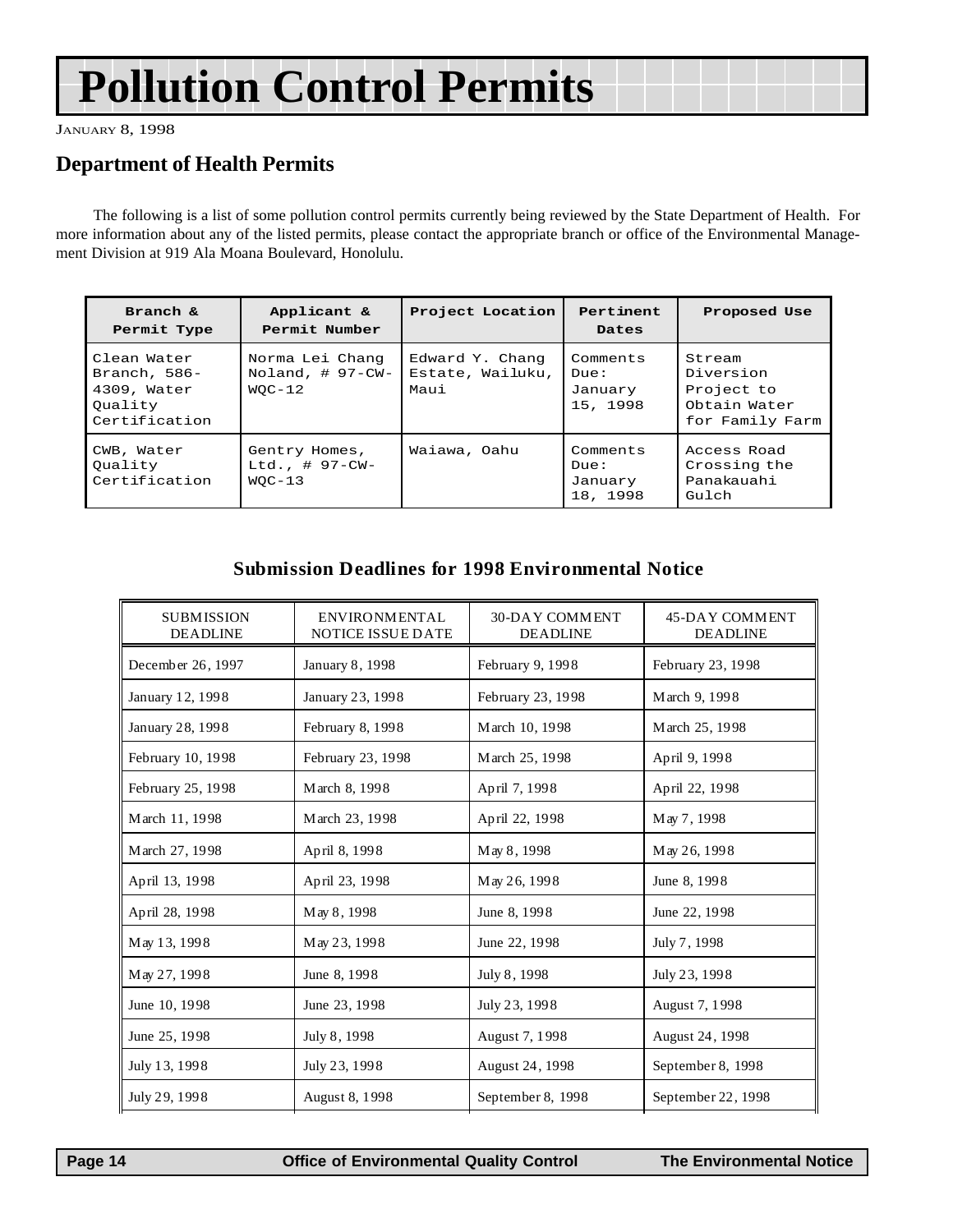## **Environmental Council Notices**

JANUARY8, 1998

### <span id="page-14-0"></span>**Land Management - Draft Exemption List**

*The Department of Land and Natural Resources, Land Division, Land Management Branch has submitted a draft exemption list to the Environmental Council for review and concurrence.*

*Please review the following draft exemption list and submit your comments by February 9, 1998 to:*

*1) Environmental Council, 235 S. Beretania Street, Room 702, Honolulu, Hawaii 96813; and*

*2) Department of Land and Natural Resources, Land Division, Land Management Branch, P.O. Box 621, Honolulu, Hawaii 96809.*

"**Environmental Impact Statement Exemption List Department of Land and Natural Resources Land Division Land Management Branch**

Pursuant to Section 11-200-8 (a), Exempt Classes of Action, Environmental Impact Statement Rules, the following is the Land Management Branch's exemption list:

**EXEMPT CLASS OF ACTION (1): Operations, repairs, or maintenance of existing structures, facilities, equipment, or topographical features, involving negligible or no expansion or change of use beyond that previously existing.**

1. Use of existing roadways on State lands for land dispositions, including but not limited to easements, right of entries, revocable permits, leases, and licenses, if not expanded from its original size.

2. Use of State lands that previously existed with no interruption of use change.

3. Operations of existing structures, facilities or equipment with no change of use beyond that previously existing. The following are types that would be eligible, but not limited to, in this category:

- a. roadways
- b. bridges
- c. man made waterways
- d. offices
- e. warehouses
- f. farms

4. Repairs and/or maintenance of existing structures, facilities, equipment or topographical features that involves no expansion or change of use beyond that previously existing.

The following types that would be eligible, but not limited to, in this category:

- a. roadways
- b. bridges
- c. man made waterways
- d. streams
- e. offices
- f. warehouses
- g. farms
- h. farm dwellings
- i. single family dwellings
- j. vacant land (vegetation)

**EXEMPT CLASS OF ACTION (2): Replacement or reconstruction of existing structures and facilities where the new structure will be located generally on the same site and will have substantially the same purpose, capacity, density, height, and dimensions as the structure replaced.**

1. This involves any existing structure and/or facility located on State lands that will undergo either a replacement or reconstruction project, that does not involve expansion of the existing size and change in use, and is generally located on the same site. Types that fall into this category are listed, but not limited to, in the preceding Exempt Class of Action (1) section.

**EXEMPT CLASS OF ACTION (3): Construction and location of single, new, small facilities or structures and the alteration and modification of the same and installation of new, small, equipment and facilities and the alteration and modification as same, including, but not limited to:**

**[A] Single family residences less than 3,500 square feet not in conjunction with the building of two or more such units;**

a. Either one (1) single family dwelling or accessory dwelling not more than 3,500 square feet in size constructed on one (1) parcel of State land.

**[B] Multi-unit structures designed for not more than four dwelling units if not in conjunction with the building of two or more such structures;**

a. Either one (1) duplex, triplex, or fourplex constructed on one (1) parcel of State land.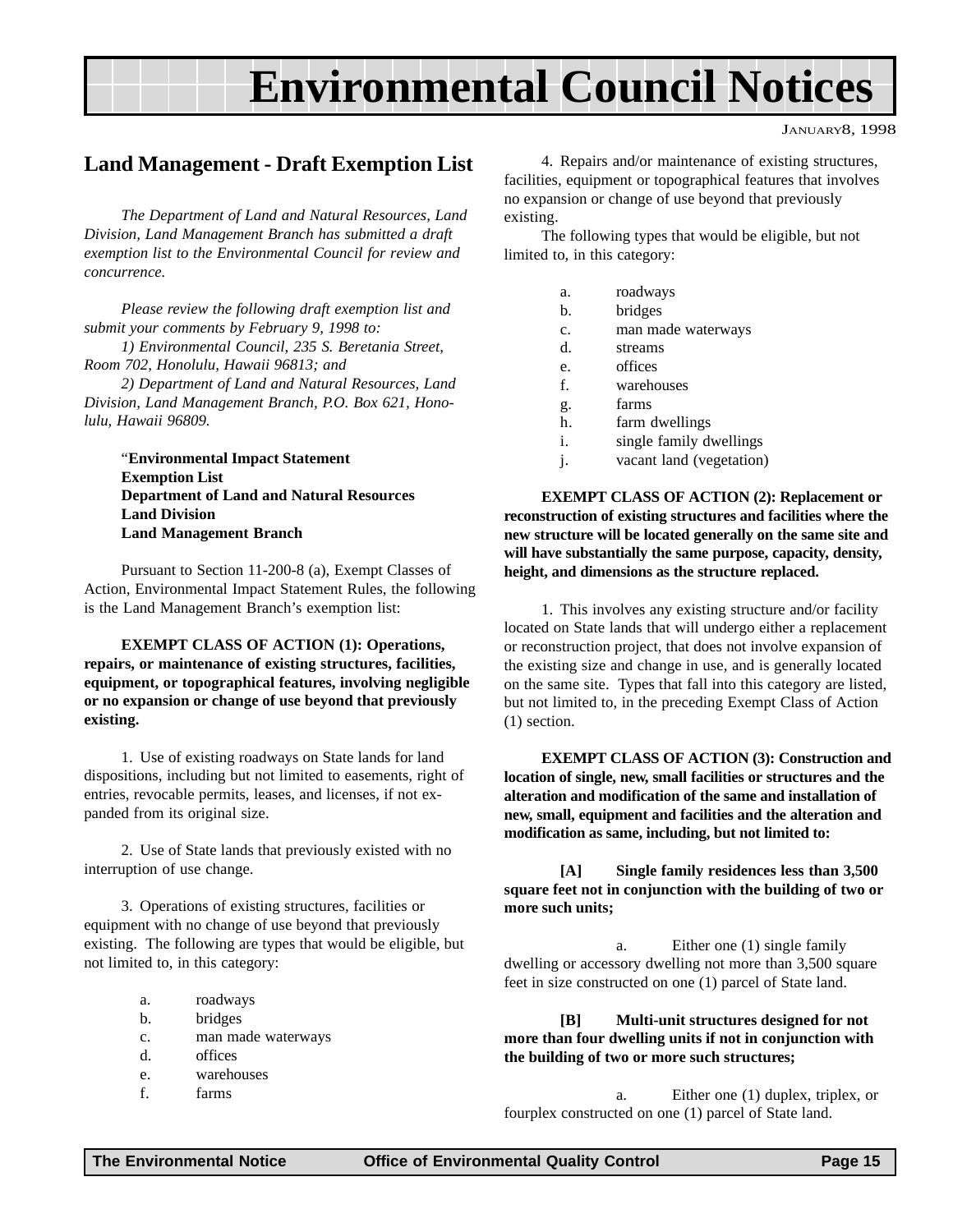## **Environmental Council Notices**

JANUARY 8, 1998

#### **[C] Stores, offices, and restaurants designed for total occupant load of twenty persons or less per structure, if not in conjunction with the building of two or more such structures; and**

a. Either one (1) store, office, restaurant designed for a total occupancy of twenty (20) or less persons (square footage determined by respective County building codes) constructed on one (1) parcel of State land.

**[D] Water, sewage, electrical, gas, telephone, and other essential public utility services extensions to serve such structures or facilities; accessory or appurtenant structures including garages, carports, patios, swimming pools, and fences; and, acquisition of utility easements.**

a. Any public utility service extension to serve such structures or facilities; accessory or appurtenant structures, including, but not limited to, water collection, distribution and storage systems, garages, carports, patios, swimming pools, fences, driveways and swales.

#### **EXEMPT CLASS OF ACTION (4): Minor alterations in the conditions of land, water, or vegetation.**

1. Minor grading and grubbing of State lands in preparation for construction of structures exempt under Exempt Class of Action (3).

2. Maintenance of State lands regarding removal of vegetation, trash, etc.

3. One time, short term (14 days or less) use of State lands with the utilization of portable structures, facilities and/ or equipment, if needed.

4. Minor cut, fill and grading of State land of less than 50 cubic yards of rock and/or soil where the vertical height of cut or fill does not exceed three (3) feet.

5. Maintenance and/or repair of State lands that contains a hazard that could be detrimental to public health and safety.

**EXEMPT CLASS OF ACTION (5): Basic data collection, research, experimental management, and resource evaluation activities which do not result in a serious or major disturbance to an environmental resource.**

1. Any data collection, research, experimental management and resource evaluation activity.

2. Any of the above that may require the placement of removable and/or temporary equipment of which no serious or major disturbance to an environmental resource (ground, water, vegetation, wildlife, etc.) is committed.

3. Appraisals of real property, including, but not limited to:

- a. land exchange proposals
- b. determination of acquisition/sales price
- c. rental fees
- d. royalty fees

#### **EXEMPT CLASS OF ACTION (6): Construction or placement of minor structures accessory to existing facilities.**

1. Construction or placement of any accessorial minor structures to existing facilities, including, but not limited to, the following:

- a. farms sheds, barns, warehouses, etc.
- b. pastures fencing, sheds, corrals, etc.

c. beaches - walkways, stairs, restrooms (with infrastructure in place), etc.

#### **EXEMPT CLASS OF ACTION (7): Interior alterations involving things such as partitions, plumbing, and electrical conveyances.**

1. Any interior alterations performed on structures and/ or facilities located on State lands.

**EXEMPT CLASSES OF ACTION (8): Demolition of structures, except those structures located on any historic site as designated in the national register or Hawaii register as provided for in the National Historic Preservation Act of 1966, Public Law 89-665, 16 U.S.C. Section 470, as amended, or Chapter 6E, HRS.**

1. Any demolition and removal of unusable structures from State lands, controlled by the State, that has been reviewed and approved by the Office of Historic Preservation.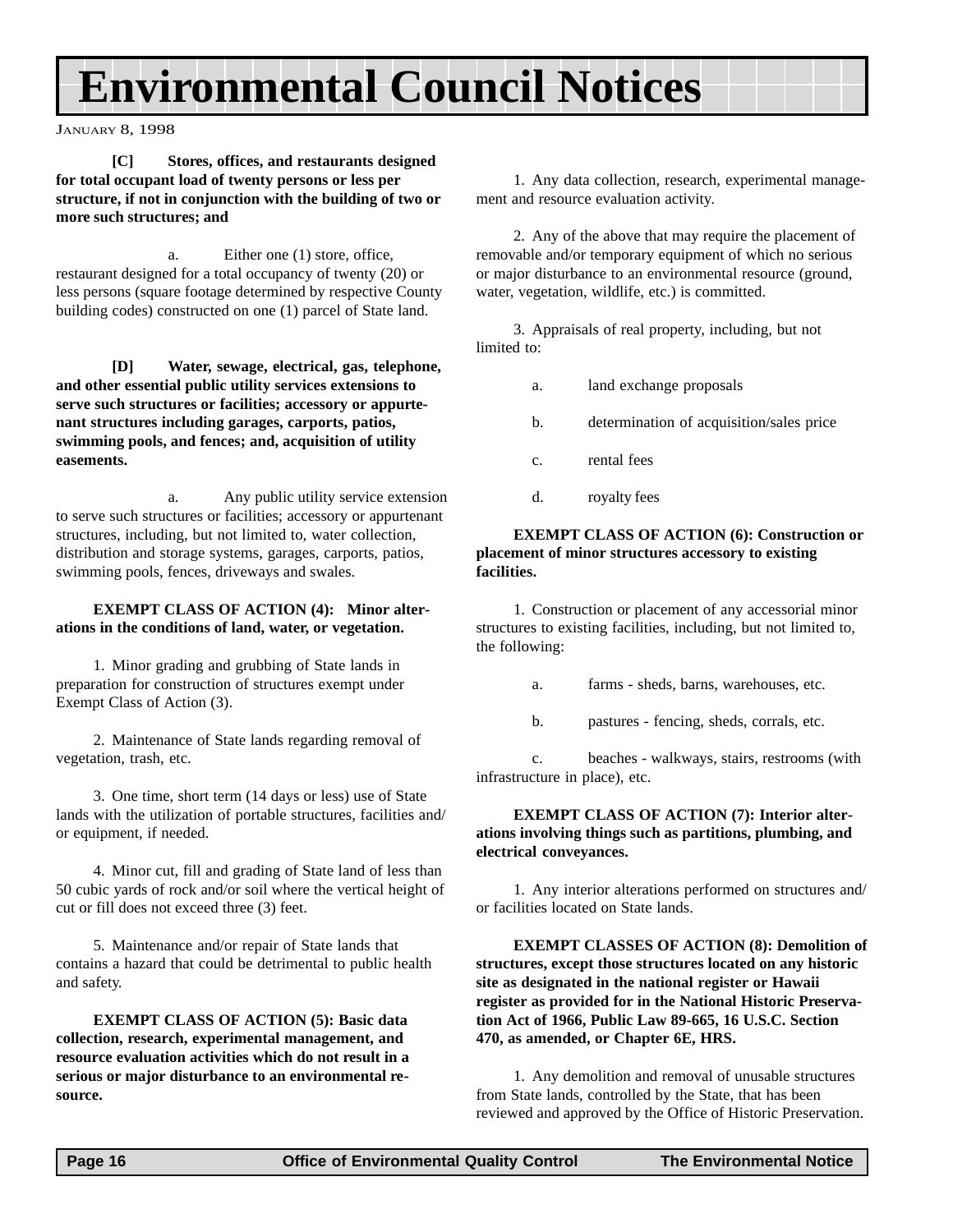## **Environmental Council Notices**

JANUARY8, 1998

2. Removal of abandoned, private property and unauthorized improvements located on State lands.

**EXEMPT CLASS OF ACTION (9): Zoning variances except shoreline setback variances.**

1. Any zoning variances, except shoreline setback variances, including, but not limited to, the following:

- a. building
- b. building setback
- c. conditional use

**EXEMPT CLASS OF ACTION (10): Continuing administrative activities including, but not limited to purchase of supplies and personnel-related actions.**

1. Any type of continuing administrative activity, including, but not limited to, the following:

- a. purchase of office supplies
- b. vehicle maintenance
- c. rental of equipment
- d. purchase of equipment
- e. hiring of personnel
- f. travel
- g. enrollment fees for seminars, workshops, etc.

**NOTE: As stipulated by Section 11-200-8 (b), Environmental Impact Statement Rules, "all exemptions under the classes in this section are inapplicable when the cumulative impact of planned successive actions in the same place, over time, is significant, or when an action that is normally insignificant in its impact on the environment may be significant in a particularly sensitive environment.**"

## **NOTICE OF PUBLIC MEETING AND INTENT TO PREPARE AN ENVIRONMENTAL ASSESSMENT FOR ALA WAI CANAL DREDGING**

**AGENCIES:** City and County of Honolulu, Department of Transportation Services; State of Hawaii, Department of Land and Natural Resources; Federal Highway Administration

**PUBLIC MEETING:** A public meeting to solicit comments prior to preparation of the Environmental Assessment (EA) will be held on Thursday, January 22, 1998 at 7:00 p.m. in the Ala Wai Elementary School Cafeteria, 503 Kamoku Street, Honolulu. During this meeting, an overview of the proposed action will be presented, and public comments on potential impacts of the project will be accepted.

**SUMMARY:** Pursuant to Hawaii Revised Statutes Chapter 343 and the National Environmental Policy Act, the above agencies announce their intent to prepare an EA for proposed dredging of the Ala Wai Canal. The dredging will extend from the Ala Moana Boulevard Bridge to the

Kapahulu Avenue end, and along the Manoa-Palolo Drainage Canal up to the Date Street Bridge. The proposed action has six components: (1) limits of dredging; (2) dredging methodology; (3) sediment transportation; (4) sediment processing; (5) sediment disposal or reuse; and (6) use of waters and shore-side lands for dredging support operations (staging and material transfer). Various combinations of options comprise project alternatives.

A Notice of Availability will be published in the Office of Environmental Quality Control's **Environmental Notice** to inform interested agencies, individuals, and organizations of the means to review the Draft EA.

Any person with a hearing impairment desiring to attend the public meeting may request the assistance of a sign language interpreter provided such request is made at least seven days prior to the scheduled public hearing. Request for a sign language interpreter may be made by calling Molly Kihara at Belt Collins Hawaii at 521-5361.

**FOR FURTHER INFORMATION:** Written statements and/or questions regarding the proposed action may be addressed to Ms. Molly Kihara, Belt Collins Hawaii, 680 Ala Moana Boulevard, First Floor, Honolulu, Hawaii 96813; telephone (808) 521-5361; fax (808) 538-7819.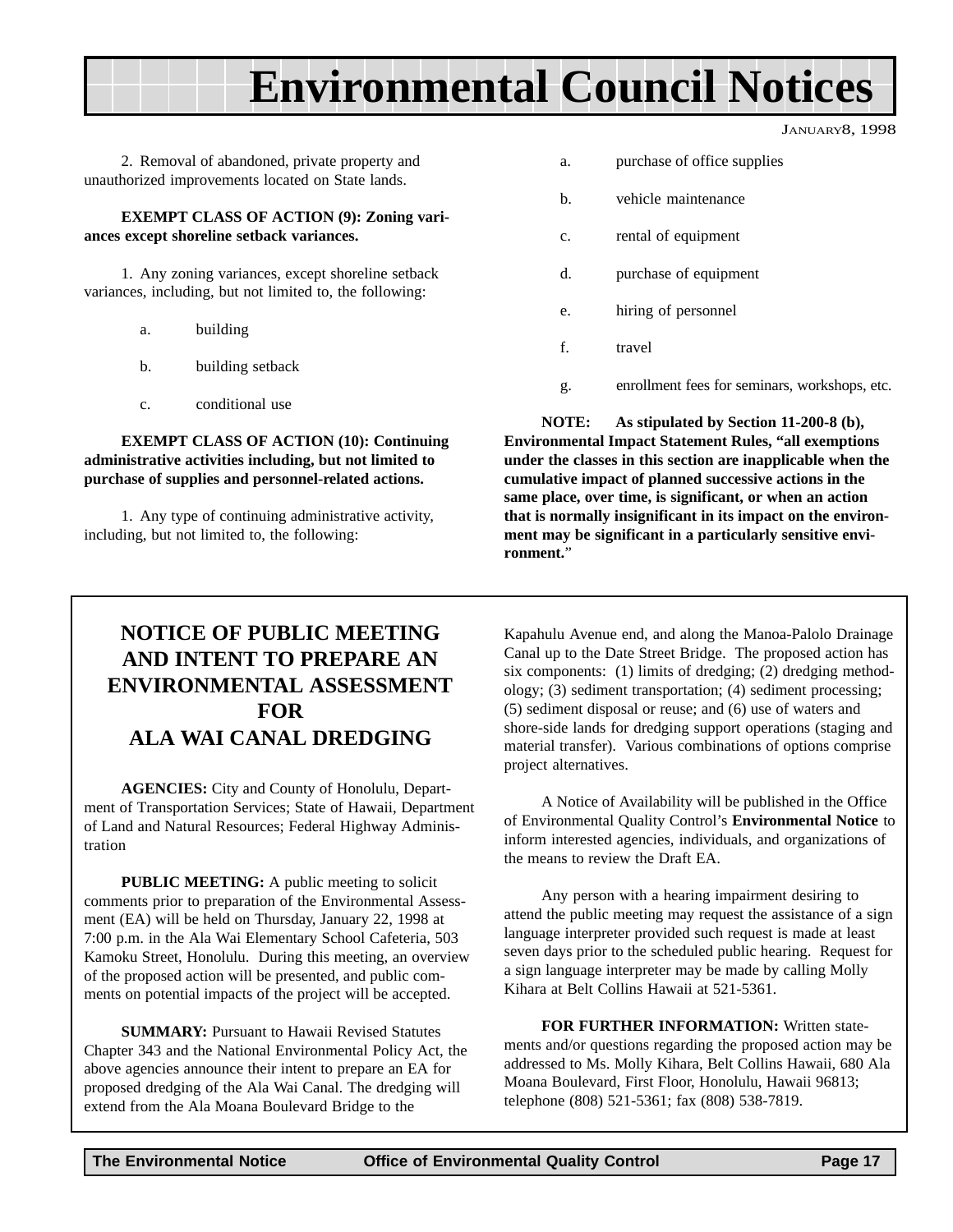## <span id="page-17-0"></span>**Federal Notices**

JANUARY 8, 1998

## **Hazardous Waste Closures in 'Ewa**

The Department of Health and the U. S. Environmental Protection Agency are seeking comments on a revised closure plan for a hazardous storage area at Unitek Environmental Services in Campbell Industrial Park, 'Ewa (deadline JANUARY 12, 1998). Both agencies also accepted comments until **DECEMBER 26, 1997**, on a closure plan for Honolulu Wood Treating Company in 'Ewa; a decision on that closure plan is forthcoming. Copies are available for review at the Department of Health and the EPA Pacific Islands Contact Office. For more information, please call Paul Kalaiwa'a at 586-4226.

## **Endangered and Threatened Species**

The U. S. Fish and Wildlife Service (FWS) announced that Bruce Koebele of Pearl City has requested a permit (No. 837010) to reduce and remove to possession specimens of the plants *Achyranthes splendens* var. *rotundata*, and *Chamaesyce skottsbergii* var. *kalaeloana* from the Naval Air Station, Barbers Point, O'ahu, in conjunction with scientific studies and the augmentation of existing populations for the purpose of enhancing their survival. The FWS also announced that Jimmy W. Meyer of Cantonment, Florida, requested a permit (No. 837326) to purchase in interstate commerce three pairs of captive bred Hawaiian nene geese (*Branta sandvicensis* or *Nesochen sandvicensis*) for the purpose of enhancing its propagation and survival. Written comments on the above applications must be received by the Chief, Division of Consultation and Conservation Planning, Ecological Services, Fish and Wildlife Service, 911 N.E. 11th Avenue, Portland, Oregon 97232-4181, FAX (503) 231-6243, by **JANUARY 22, 1998**. Please refer to the respective permit number when submitting comments (see, 62 F.R. 67089, December 23, 1997).

## **Precious Corals Plan Team Meeting**

The Western Pacific Fishery Management Council will hold a meeting of its Precious Corals Plan Team on **JANU-ARY 30, 1998**, from 9:00 A.M. at the National Marine Fisheries Service Honolulu Laboratory, 2570 Dole Street, Room 112, Honolulu. The team will discuss: the status of precious corals fishery and the recent survey of the Makapu'u Bed; a final draft of a management plan; the inconsistency of Hawai'i State and federal regulations for the harvest of precious corals; and other issues as required. For more information, please call Ms. Kitty Simonds at 522-8220 (see, 62 F.R. 66604, December 19, 1997).

## **Radio Broadcasting Services, Ha'iku and Kaunakakai**

Effective **JANUARY 26, 1998**, the Federal Communications Commission has issued final rules allocating Channel 293C to Ha'iku, Maui (as that community's first local FM transmission service) and allocating Channel 272C to Kaunakakai, Moloka'i (as that community's first local aural transmission service) in response to two petitions for rulemaking filed on behalf of Native Hawaiian Broadcasting (see, 62 F.R. 66294 and 66295, December 18, 1997).

## **Johnston Atoll Chemical Agent Disposal System (JACADS)**

The Department of the Army announced that it has incorporated class I modifications to the JACADS Hazardous Waste Permit under the Resource Conservation and Recovery Act (RCRA) to allow the continuation of facility operations and correct errors in the JACADS RCRA Hazardous Waste Permit. Any comments or questions should be sent to Mr. John Carroll, U. S. Environmental Protection Agency Region IX, H-3-3, 75 Hawthorne Street, San Francisco, California 94105, telephone (415) 744-2064 (from, December 9, 1997, Public Notice, Department of the Army, Program Manager for Chemical Demilitarization, Aberdeen Proving Ground).

## **Final Rule on Geological and Geophysical Explorations of the Outer Continental Shelf**

The Department of the Interior Minerals Management Service has determined pursuant to the National Environmental Policy Act, that a final rule, effective **JANUARY 23, 1998**, on geological and geophysical explorations of the outer continental shelf (30 C.F.R. Parts 250 and 251) does not constitute a major federal action affecting the quality of the human environment; therefore an environmental impact statement is not required (for details, see, 62 F.R. 67278, December 24, 1997).